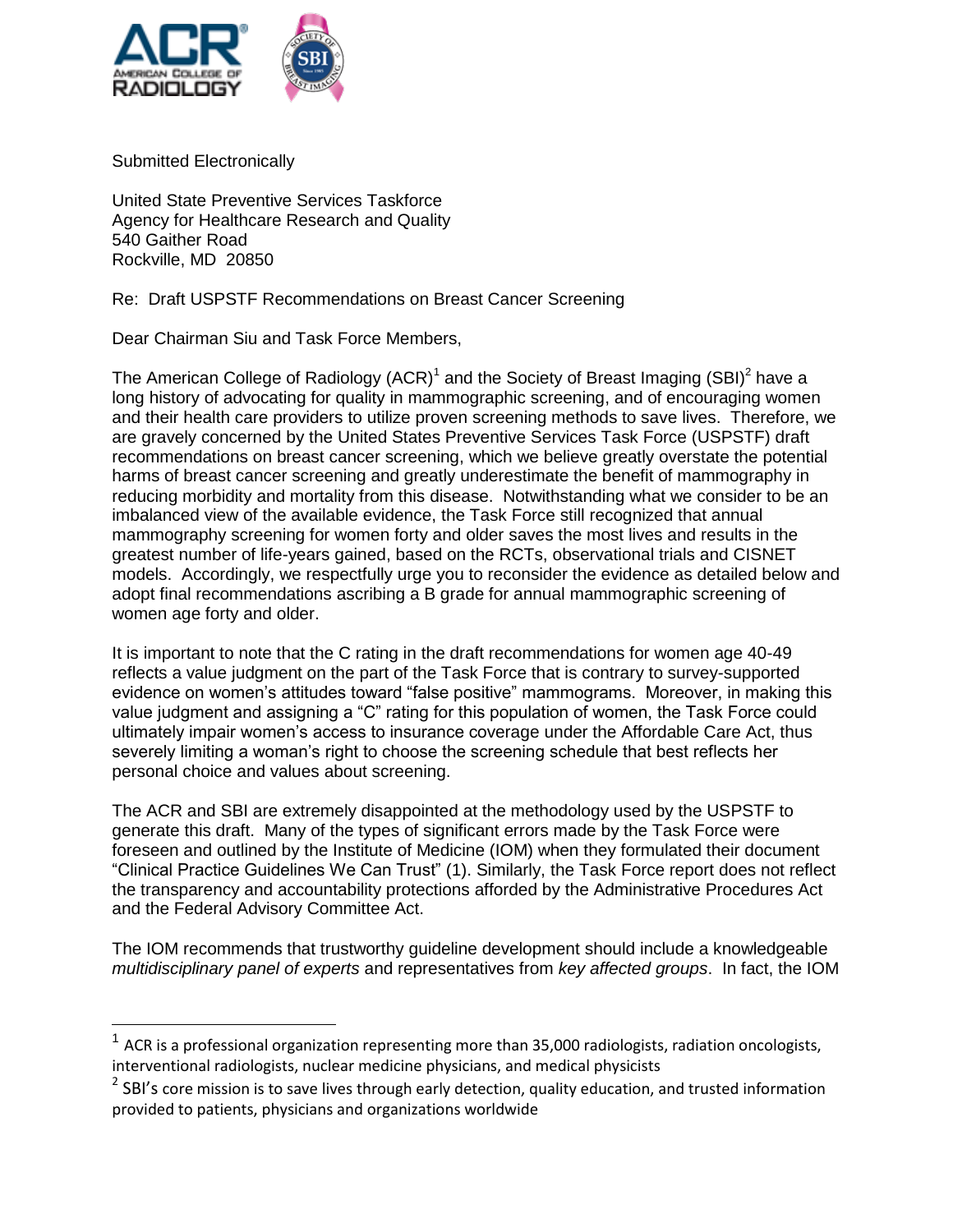report states that, "…there is broad international consensus that GDGs should be multidisciplinary, with representation from all key stakeholders (ACCF and AHA, 2008; AGREE, 2003; NICE, 2009; SIGN, 2008)" (1). The USPSTF has failed on this account. The USPSTF panel did not include a single expert in breast cancer diagnosis or care. This is unreasonable for a guideline with such important implications, and could have been easily achieved if proper planning had prevailed. Failure to include knowledgeable experts hampered the ability of the USPSTF to understand and review the evidence. The IOM report suggests that such guideline development cannot assess the evidence in the same way that a multidisciplinary group can. Nuances are missed and data is sometimes misunderstood. This has resulted in critical omissions and errors in the draft report.

The USPSTF has failed to be transparent in its evaluation of the evidence and in the processes used to make the draft recommendations. We agree with the IOM that a transparent guideline should give users confidence that guidelines are based on best available evidence, largely free from bias, clear about the purpose of recommendations to individual patients, and therefore trustworthy (1). The USPSTF draft guidelines lack a clear indication of the panel's clinical expertise, their biases, and where consensus was apparent or lacking in their deliberations.

Further, the external review performed under the Task Force's directive was inappropriately opaque. Were the comments of the external reviewers taken into account by the panel? If so, what comments were incorporated and which were discounted and why? There should be a systematic process for responding and noting *all* external review comments and this must be transparent. A table should have been published concurrent with this draft showing each commentary from every reviewer, explaining how the guideline was or was not modified accordingly and describing the rationale for these actions (1). The public availability of this information is important for the transparency needed to establish trust. In viewing the draft document presented, it is clear that either there were no expert reviewers who understand breast cancer screening or that there were experts but these external reviewers were ignored.

These draft recommendations have utilized tremendous Federal resources yet the product is not trustworthy because of the lack of stakeholders and experts, the dismissal of expert external review, the overall lack of transparency of its panel and processes, and the numerous critical factual errors and omissions in the draft and supporting AHRQ documents. We urge the USPSTF to review the comments herein and seriously reconsider its draft recommendations to better reflect the current and complete evidence available for breast cancer screening.

Both the SBI and the ACR independently visited with the Task Force leadership before the development of the guidelines and reminded them that we would be looking for such crucial input by breast cancer experts, adherence to the IOM methodology and transparency. We advised the Task Force leaders that the literature on the subject of breast cancer screening is enormous and that there are many published studies that passed peer review but are not scientifically valid. We emphasized that expert participation was absolutely critical in the Task Force review of breast cancer screening because otherwise a review of the literature by individuals naïve to the subject might result in an inappropriate assessment of the benefits and harms of screening.

A detailed review of evidence and analysis of the Task Force is provided below.

#### **Evidence of Mortality Reduction from Screening Mammography**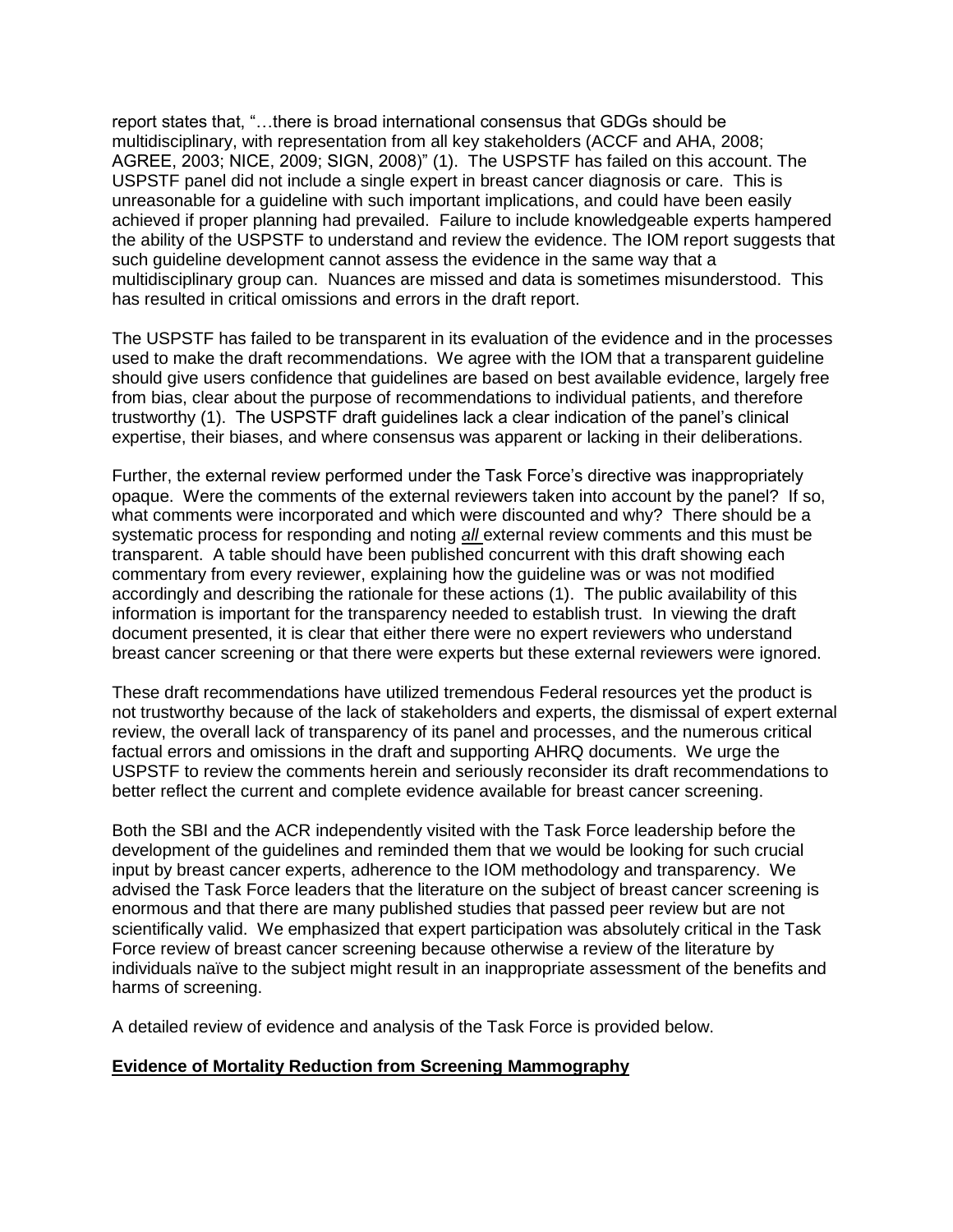The USPSTF relies almost entirely on randomized trial data to assess the mortality reduction from screening mammography. Given the existence of randomized trials, albeit using obsolete mammography technology in an era when good systemic breast cancer treatment also was unavailable, it is reasonable to cite the trials as demonstrating the *existence* of mortality reduction as a benefit of screening. However, there are numerous reasons why these trials (or any trials) underestimate the *magnitude* of mortality reduction, magnitude being of great consequence in assessing benefits versus harms. Most important among these are: [a] noncompliance in the study cohort (women counted in the study group who do not undergo screening dilute the observed benefit); and [b] contamination of the control group (women in the control group who undergo screening or diagnostic imaging for signs or symptoms) outside of the study actually do experience the mortality reduction of screening but are counted in the control group, thereby further diluting the observed benefit).

The magnitude of the effects of both [a] and [b] is readily demonstrated by cohort (incidencebased mortality) studies and case-control studies, within which the magnitude of mortality reduction observed for invitation to screening (invited versus not invited) is very substantially lower than that observed for exposure to screening (screened versus not screened). This is because the invitation to screening group differs from the exposure to screening group by the effects of [a] and [b]. This has been documented by EUROSCREEN systematic reviews of organized screening programs in Europe: for incidence-based mortality studies, invitation to screening yielded a 25% mortality reduction (RR 0.75, 95% CI 0.69-0.81), while exposure to screening yielded a 38% mortality reduction (RR 0.62, 95% CI 0.56-0.69); for case-control studies after adjustment for self-selection, invitation to screening yielded a 31% mortality reduction (RR 0.69, 95% CI 0.57-0.83), while exposure to screening yielded a 48% mortality reduction (RR 0.52, 95% CI 0.42-0.65) (2).

The USPSTF recommendation statement pays lip service to these data, acknowledging in a single sentence only the invitation to screening (invited versus not invited) data. In the United States, however, screening mammography is opportunistic and not centrally organized, so the effectiveness of screening is based on whether an individual woman actually attends screening. Non-compliance and contamination, meaningful in the context of invitation-to-screen trials, are meaningless in the context of opportunistic screening. Therefore, for the United States, mortality reduction is best measured, and screening guidelines best based, on exposure to screening (screened versus not screened). As stated above, the EUROSCREEN pooled data from 20 incidence-based studies showed a 38% mortality reduction for screened women compared to unscreened women and from 8 case-control studies, a 48% mortality reduction for screened compared to unscreened women after adjustment for self-selection. There also are robust incidence-based mortality-study data for exposure to screening (screened versus not screened) from within North America, based on service screening data from the organized screening programs throughout the Canadian provinces. These particularly relevant data, involving 20.2 million person-years and not even acknowledged by the USPSTF recommendation statement, indicate an overall 40% mortality reduction for exposure to screening (RR 0.60, 95% CI 0.52-0.67) (3), almost exactly mirroring comparable EUROSCREEN data.

The USPSTF states that its decision-model-based estimate of mortality reduction is higher than that from meta-analysis of the randomized trials, because at least in part, meta-analysis evaluated the impact of screening across a decade whereas the decision models evaluated screening across an entire lifespan. However, the decision models still apparently underestimated the magnitude of mortality reduction because there is convincing evidence from the trial with longest reported follow-up that less than half of the total mortality reduction (for the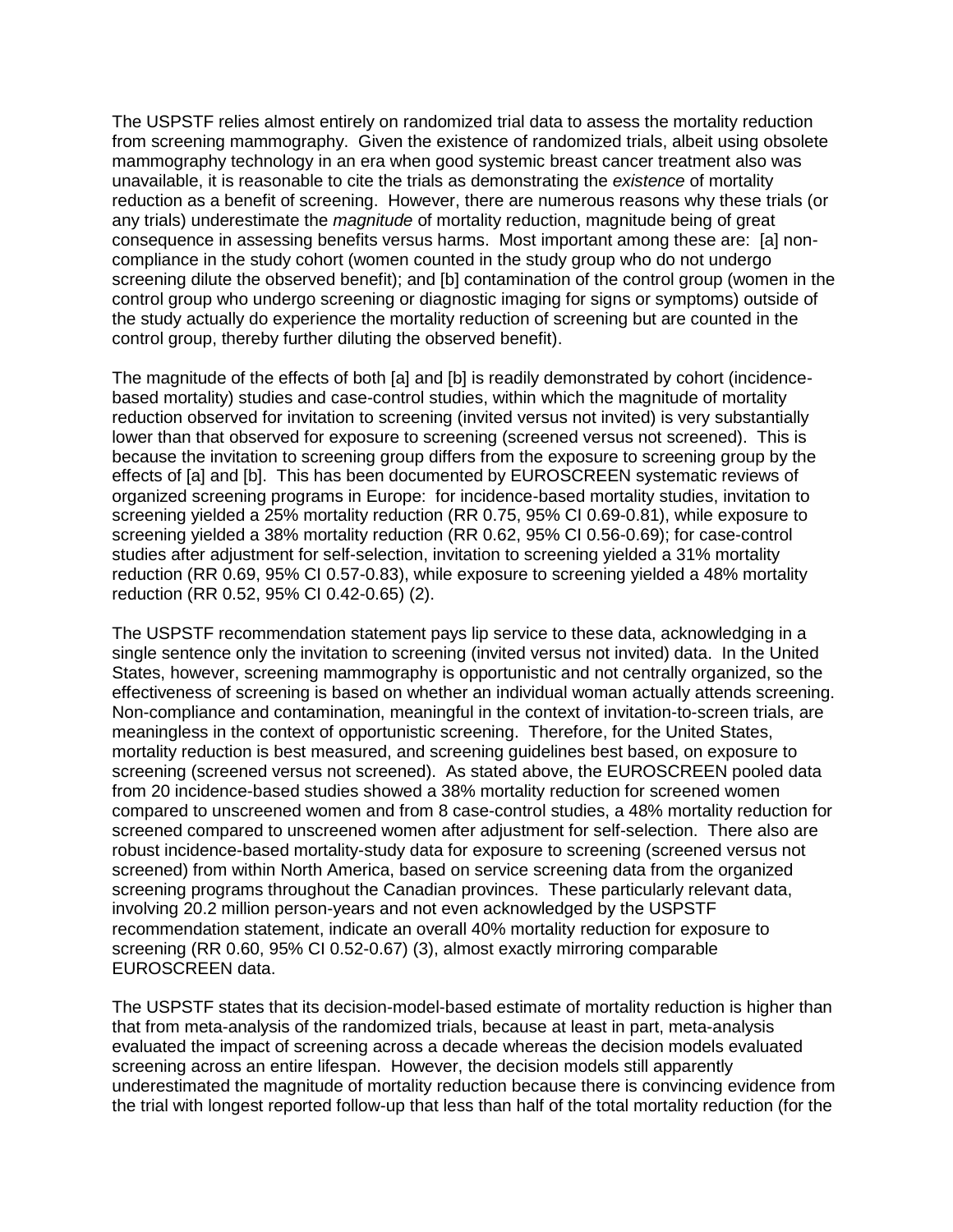7 years of screening in this trial) was observed after only 10 years of follow-up; continued substantial mortality reduction was observed all the way out to 29 years of follow-up (4). From these data it is reasonable to expect that substantially greater mortality reductions would have been reported for all the other trials that showed mortality reduction, given that none of these other trials reported follow-up beyond 18 years. Therefore, the USPSTF estimates of mortality reduction were limited by the years of follow-up reported by most trials.

In conclusion, the USPSTF has failed to consider the much larger magnitude of mortality reduction pertinent to the practice of screening mammography in the United States, an important omission because the magnitude of benefit is of great consequence in balancing benefit versus harms. The USPSTF should be telling the American woman the amount of mortality reduction she should expect if she chooses to be screened in 2015, not the mortality reduction she would have received had she been randomized to the invited group in a trial conducted in the 1970's and 1980's. This is best estimated from observational studies, which were largely ignored in this review.

The USPSTF could inform the American woman about the amount of mortality reduction she could expect from modern mammography by including in Table 1 the mortality reduction estimated by CISNET models. Below is Draft Table 1, which has been extended to include 2009 and 2015 CISNET results on lives saved by screening mammography.

|                                                                                                        | Ages 40-49<br><b>Years</b>  | Ages 50-59<br><b>Years</b> | Ages 60-69<br>Years          | Ages 70-74<br>Years       |
|--------------------------------------------------------------------------------------------------------|-----------------------------|----------------------------|------------------------------|---------------------------|
| Breast cancer deaths avoided<br>based on RCT meta-analysis                                             | (95% CI: 0-9)               | 8<br>(95% CI: 2-<br>17)    | 21<br>(95% CI: 11-<br>32)    | 13<br>(95% CI: 0-32)      |
| Breast cancer deaths avoided<br>based on 2009 CISNET<br>modeling, annual screening;<br>mean (median)   | 13(9)<br>[range: 4-28]      | 29 (23)<br>[range: 18-48]  | 43 (41)<br>[range: $36-54$ ] | 15 (14)<br>[range: 12-18] |
| Breast cancer deaths avoided<br>based on 2009 CISNET<br>modeling, biennial screening;<br>mean (median) | 10(8)<br>[range: $2-18$ ]   | 22 (18)<br>[range: 15-33]  | 33(33)<br>[range: 27-39]     | 15(15)<br>[range: 12-18]  |
| Breast cancer deaths avoided<br>based on 2015 CISNET<br>modeling, annual screening;<br>mean (median)   | 14 (12)<br>[range: $9-18$ ] |                            |                              |                           |
| Breast cancer deaths avoided<br>based on 2015 CISNET<br>modeling, biennial screening;<br>mean (median) | 11 (12)<br>[range: $7-13$ ] |                            |                              |                           |

| Draft Table 1, USPSTF Guidelines: Modified to Compare RCT Results with CISNET 2009 |  |
|------------------------------------------------------------------------------------|--|
| and CISNET 2015 Results                                                            |  |

**Note:** 2015 CISNET results did not provide mortality reduction by 10-year age intervals, so 2015 CISNET data could be used only to estimate breast cancer deaths avoided for women ages 40-49 years. CISNET should be able to provide these data and verify included results.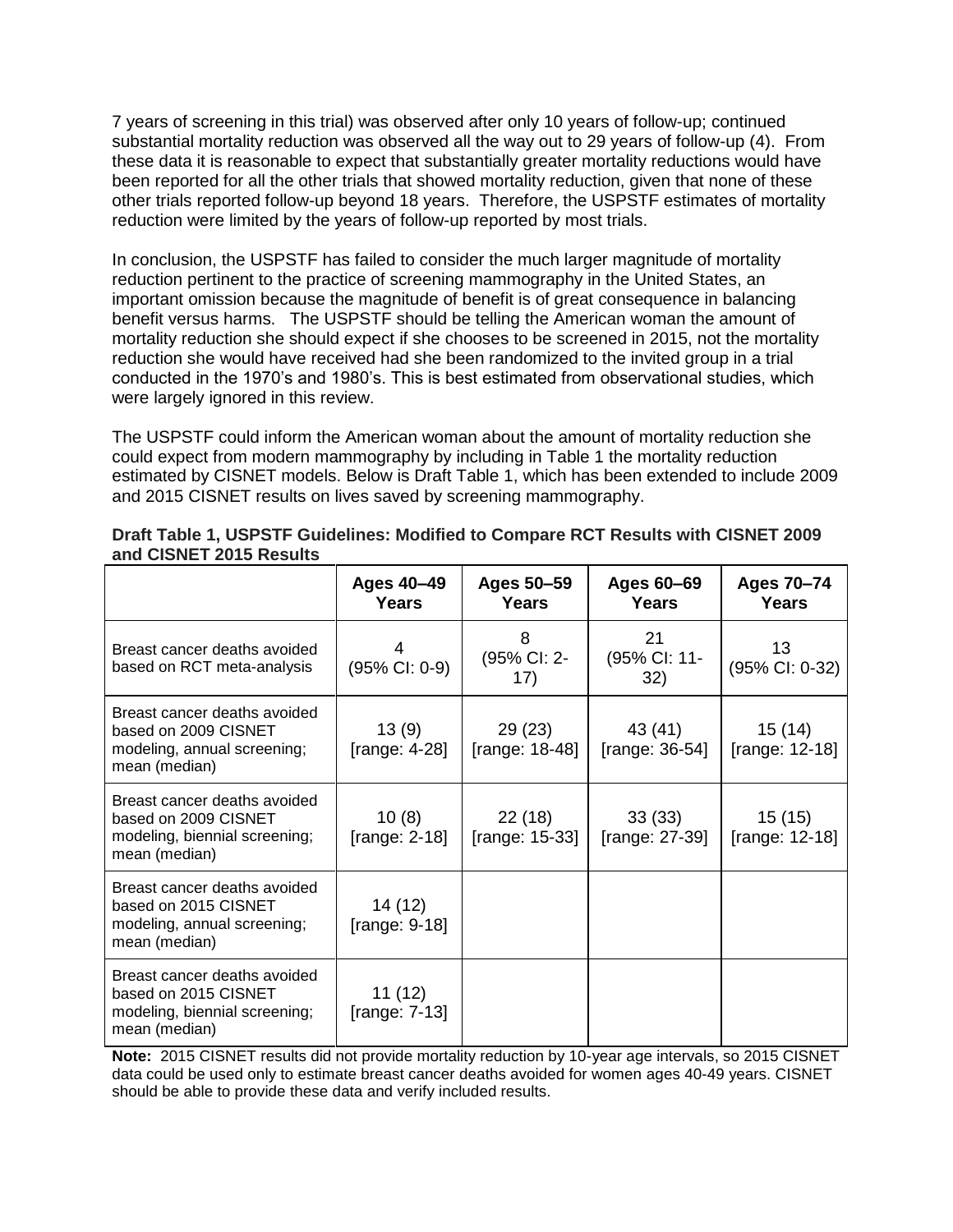CISNET estimates of lives saved are more relevant than RCT data not just because they are based on the performance of modern screening mammography in the United States, but also because they reflect benefit to women actually screened compared to unscreened women, while RCT data reflect benefit to women invited to screening compared to uninvited women. Since Draft Table 2 lists "harms" to women actually attending screening based on modern U.S. data, Table 1 should describe the benefits to women screened based on modern data, not simply women invited to screen in outdated RCTs. To do otherwise would be to make the same error the Task Force made in their 2009 recommendations of confusing number needed to invite (NNI) with number needed to screen (NNS) to prevent one breast cancer death.

#### **Women Age 40-49: Magnitude of Mortality Reduction**

The USPSTF has decided to ignore almost all observational data in determining the magnitude of mortality reduction in women age 40-49. The USPSTF recommendation statement makes no mention of, nor is it clear whether USPSTF members are even aware of, a key observational study performed in Sweden, a study that comes as close as possible to a randomized trial, a study limited to women ages 40-49 that involved far more person-years of exposure than all the randomized trials combined for women ages 40-49. Hellquist, et al, using (intention-to-screen) service screening data from the various Swedish counties that did and did not offer screening for women age 40-49, after adjustment for self-selection bias, reported a statistically significant 26% mortality reduction for women age 40-49 who live in screening counties compared to women who live in non-screening counties (RR 0.74, 95% CI 0.66-0.83).(5) This result occurred in a country where treatment guidelines are uniform and closely adhered to across all counties, where all women have equal access to breast cancer treatment, so that this mortality reduction was achieved *in addition to the benefits of modern therapeutic advances*. The 26% statistically significant mortality reduction demonstrated in this study with more than 7 million woman-years of observation is more than twice the 12% mortality reduction used by the USPSTF in its deliberations.

The pan-Canadian service screening study (3) screened women ages 40-49 having a 44% mortality reduction (RR 0.56, 95% CI 0.45-0.67), ages 50-59 having a 40% mortality reduction (RR 0.60, 95% CI 0.49-0.70), ages 60-69 a 42% mortality reduction (RR 0.58, 95% CI 0.50- 0.67), and screened women 70-79 a 35% mortality reduction (RR 0.65, 95% CI 0.56-0.74). Each decade-specific mortality reduction was statistically significant. This study comes as close as possible to screening performed in the United States based on exposure to screening (screened versus not screened). Also note the small differences in mortality reduction for different age decades, justifying the conclusion that *modern mammography screening appears to be effective in reducing breast cancer deaths by approximately the same amount in women 40-79 regardless of age decade*. The substantially different age-specific mortality reductions observed in the randomized trials, and used by the USPSTF to develop age-specific screening recommendations, no longer apply to modern service screening. These two studies, the former (3) close in design to that of a randomized trial, the latter (5) producing age-specific data for screening within North America, demonstrate compelling evidence of the life-saving capabilities of modern screening mammography, including women ages 40-49.

In addition, the new CISNET models show a median 47/1000 LYG benefit for annually screened women age 40-49 years. This benefit is substantially higher than 2009 CISNET estimates which used outdated film-screen mammography. For decision making, women should be informed that the per-decade LYG benefit of annual screening ages 40-49 is the same as USPSTF-recommended per-decade benefit (49/1000) for biennial screening of women ages 50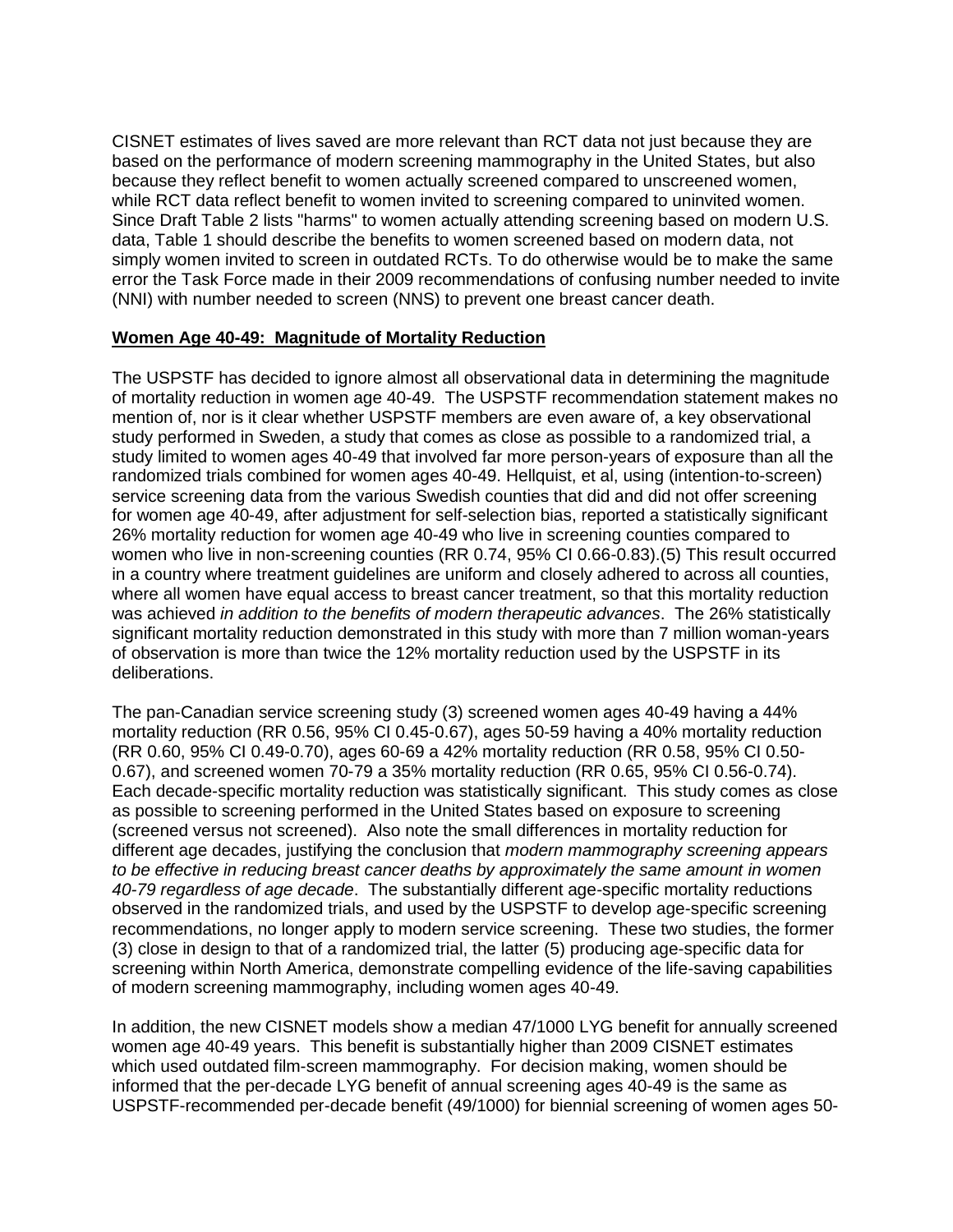74. The 2015 CISNET models estimate that annual mammography in the 40-49 age decade provides a 58.5% improvement in LYG compared to biennial screening.

USPSTF requested CISNET to model starting ages of 40 and 45 (Tables 10a, b). Data in these tables, however, erroneously show 28 data points that are identical for LYG and QALY for starting ages 40 (10a) and 45 (10b). This is erroneous based upon the differences of mortality reduction in the same tables. We are very concerned that incorrect information was used in formulating the "C' level recommendation for women ages 40-49, given that this apparent error was not noted by a single member of the Task Force or CISNET.

## **Women Age 40-49: "C" Recommendation**

The USPSTF explains its "C" recommendation for women ages 40-49 by indicating that women should individually decide whether they will undergo screening based on an informed *personal* decision of whether the benefits of screening exceed the harms. If the final recommendation retains the "C" rating, however, the recommendation will likely limit patient choice, not empower it. The Affordable Care Act requires private insurers to cover screening tests with a USPSTF grade of "B" or above at no cost to the patient. There is no such requirement for screening tests with a "C" grade. If the draft recommendations are adopted as final, 17 million women ages 40- 49 could be forced to make a financial decision about breast cancer screening and many will not be able to benefit from the shared decision making process with their physicians, as recommended by the Task Force.(6) We strongly believe that the USPSTF's rating should not become a barrier to a woman's access to care or limit her informed choice about breast cancer screening.

To be clear, the "C" rating is not dictated by the evidence; it is a value judgment based on the Task Force's opinion of what constitutes benefits and harms of mammography and its subjective weighting of the net benefits of screening for this population. There is ample support, not only in the evidence contained in these comments but also in the draft recommendations, on which the Task Force can support a "B" rating in this population.

The USPSTF's decision not to recommend screening mammography to women ages 40-49, but rather to let the decision of when a woman begins screening be an informed *personal* decision of whether the benefits of screening exceed the harms, relies heavily on outdated RCT data on benefit and CISNET modeling results on harms. This advice to women from the USPSTF ignores the caveat stated in the Executive Summary of the 2015 CISNET Collaborative Modeling document: "… these analyses were designed to provide modeling data for use in public health decision making for populations of women; the results are not intended to guide individual screening decisions." Yet that is exactly what the USPSTF is asking women 40-49 to do. The irony of this inconsistency is not lost on the ACR and the SBI; this cavalier disregard of the context should not be allowed to impact women's lives.

## **USPSTF Recommended Screening Strategy versus Other Strategies**

Based in large part on CISNET modeling of benefit and harms with various screening strategies, the USPSTF has maintained their 2009 recommendation for biennial screening mammography in women ages 50-74 (B50). This is in spite of the fact that median 2015 CISNET models show annual screening from ages 40-74 (A40) will save 46.5% more lives and 57% more life-years than B50 (Collaborative Modeling, Tables 7a and 7b). To inform women and providers, the USPSTF should provide a clearly labeled benefits table that compares CISNET mortality reduction, LYG and deaths averted for biennial screening ages 50-74 with annual screening of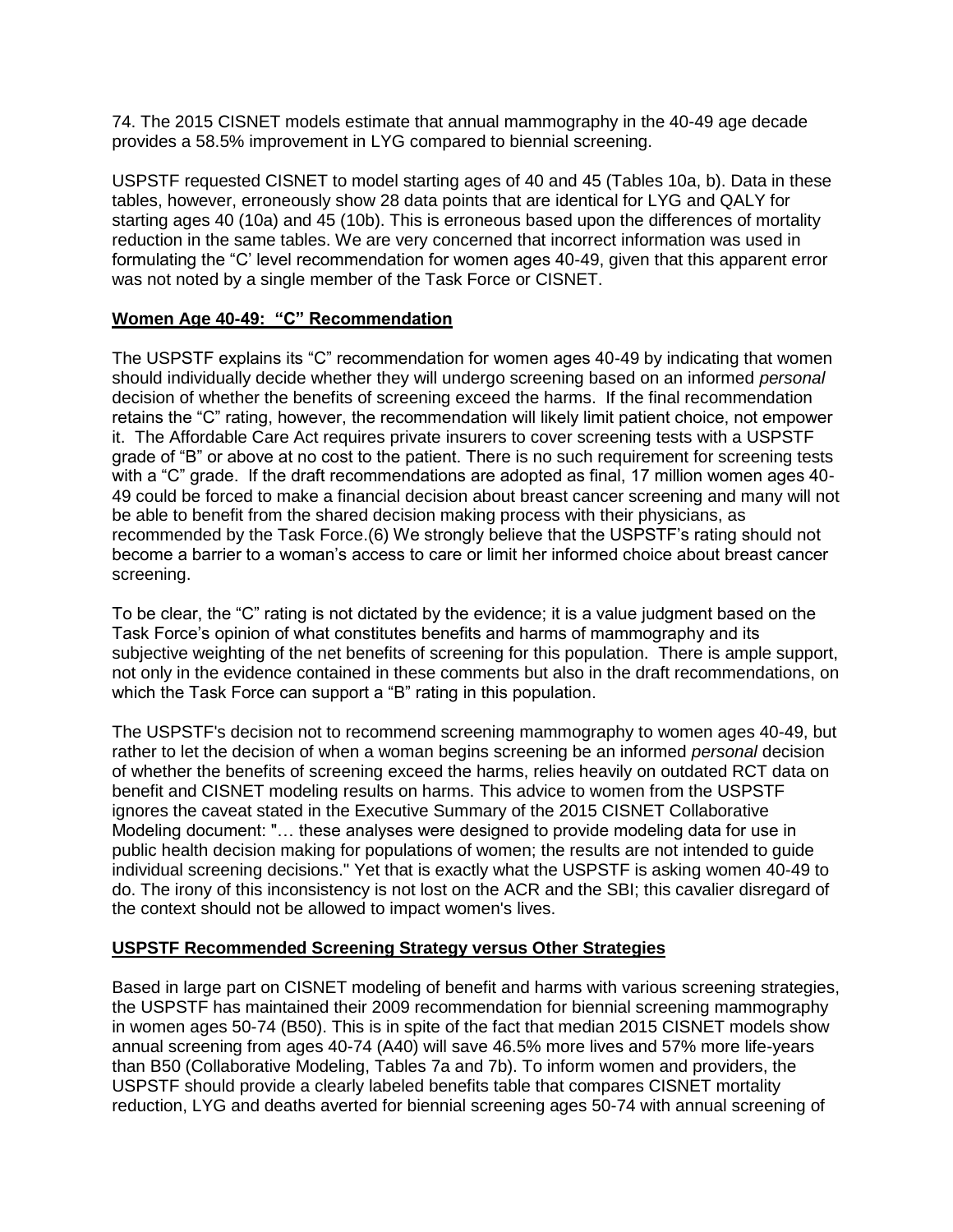ages 40-79. Failure to provide a comparison benefit analysis while providing harms data demonstrates bias and non-transparency. In addition, CISNET modeling of the UK Age Trial of annual screening in women 40-49 with 100% compliance and 13 years follow-up yielded a median mortality reduction of 28% (range 25% to 35%), in good agreement with the observed mortality reduction of 24% for screened versus unscreened women.

Although unstated by the USPSTF, their strategy is clearly to maximize lives saved per mammogram performed, not to save the most women's lives. While the USPSTF is careful to mask this decision in terms of benefits versus harms, it amounts to benefit (in terms of lives or life-years saved) versus cost, with number of mammograms performed as a surrogate for cost. In this vein, the CISNET modelers go so far as to explicitly list "number of mammograms" as a "harm" of screening (Collaborative Modeling, p. iv). This comes perilously close to resembling the "death panel" approach to health care access that critics of the Affordable Care Act (and general government involvement in health care administration) fear.

The USPSTF relied on an obsolete method for analyzing outcomes data for biennial (2-year) screening, incorrectly using a 1-year period instead of 2-year period for cancer ascertainment. Use of a 2-year ascertainment period, the current standard approach in the United States (7), will likely show substantially higher false-negative outcomes for 2-year versus 1-year screening; randomized trial data indicate that far more than half of interval cancers are identified in the second half of the 2-year period between screens (8).

There are two major misconceptions about the differences in outcomes between annual and biennial screening. [a] Annual screening will identify the same total number of cancers as biennial screening (untreated cancers do not completely regress spontaneously during the course of one year). However, what is important is that annual screening will identify approximately half of the cancers at smaller size, more likely node-negative, and more likely at earlier stage, all of which are surrogate markers for longer survival and mortality reduction. [b] Annual screening also will have more false positives. But it is overly simplistic to think that this is due to twice the number of screening exams – a mammographic finding that is false positive at annual screening will be false positive on only one examination (after which it will be acknowledged as benign); the same mammographic finding will also be false positive at biennial screening (again on only one examination – very few false-positive findings completely regress during the course of one year). The real reason for increased false positives at annual screening is that it is more difficult to detect small, early stage cancer than it is to detect larger, more advanced cancer. Hence, the threshold for identifying potential malignancy at annual screening is different, requiring abnormal assessment (recall and occasionally biopsy) of more findings in order to identify smaller, more subtle cancers.

## **Women Age 75 Years and Older: "I" Recommendation**

Far too little data from observational studies are presented in the USPSTF recommendation statement on screening mammography outcomes for women age  $\geq$  70. According to the most current SEER data, approximately 30% of invasive breast cancers in United States women are diagnosed at ages ≥ 70 [\(http://seer.cancer.gov/csr\)](http://seer.cancer.gov/csr). Given that high-quality (randomized trial) data are too sparse to have the statistical power to indicate a statistically significant mortality reduction, the USPSTF should rely on existing observational data from the United States. It would be unconscionable to ignore potentially life-extending benefits of screening mammography for 30% of invasive cancers simply because the randomized trials studied too few elderly women. Consider the following table of data on the performance of screening mammography, stratified by age, published in a large-scale study from one of the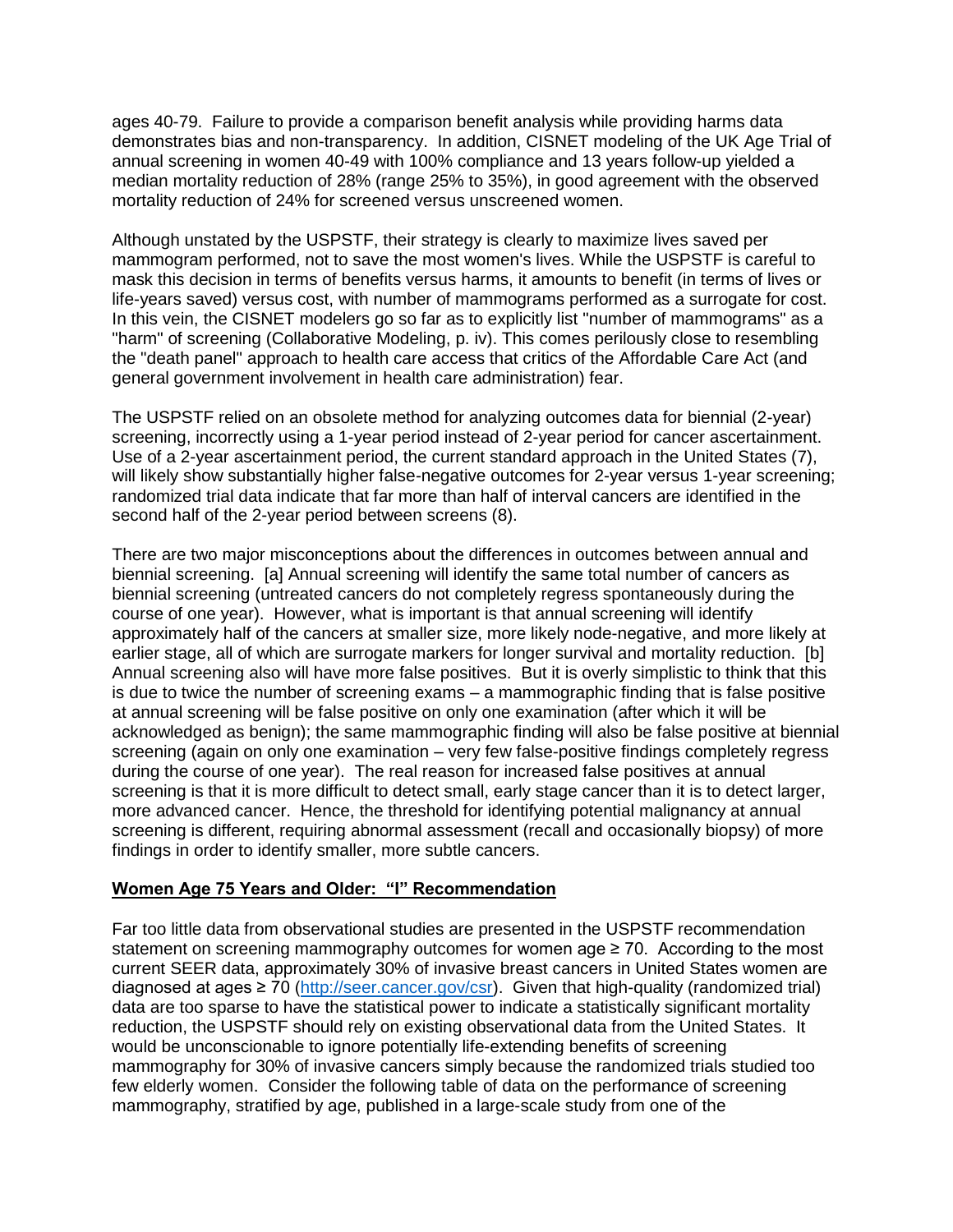mammography registries that participates in the BCSC (9). These population-based data involve screening mammography from 1996-2006, representing actual United States practice. \_\_\_\_\_\_\_\_\_\_\_\_\_\_\_\_\_\_\_\_\_\_\_\_\_\_\_\_\_\_\_\_\_\_\_\_\_\_\_\_\_\_\_\_\_\_\_\_\_\_\_\_\_\_\_\_\_\_\_\_\_\_\_\_\_\_\_\_\_\_\_\_\_\_

| Age    | Exams   | <b>Cancer Detection Rate Sensitivity</b> |       | Positive Predictive Value |  |
|--------|---------|------------------------------------------|-------|---------------------------|--|
|        |         |                                          |       |                           |  |
| 50-59  | 186.944 | 3.7 per 1000                             | 77.3% | 22.2%                     |  |
| 60-69  | 116,362 | 4.9 per 1000                             | 80.1% | 29.3%                     |  |
| 70-79  | 75.692  | 6.2 per 1000                             | 80.4% | 37.6%                     |  |
| 80-89  | 23.409  | 7.9 per 1000                             | 83.4% | 40.7%                     |  |
| 90-101 | 1.041   | 14.1 per 1000                            | 93.8% | 55.6%                     |  |

Performance of Screening Mammography

As demonstrated by the presented data, as well as other U.S. data (10,11), the high cancer detection rate, sensitivity, and positive predictive value of mammography in middle-aged women continues to increase as women become more elderly. This, combined with the fact that agespecific incidence of breast cancer remains high in elderly women, strongly suggests that screening elderly women will be at least as effective in reducing disease-specific mortality as it is in women age 50-69, except as affected by limited life expectancy.

It is especially troublesome for the USPSTF to suggest (even worse to recommend) a policy of stopping screening at a specific age that applies to *all* women. Rather, more appropriate guidance (and guidelines) would be to advise women and their healthcare providers to consider stopping screening on a case-by-case basis, at whatever age is judged appropriate for each woman. This age will vary widely from woman to woman, because there is great variation in life expectancy and co-morbidity at each age (12). For example, among 75-year-old women, approximately 25% will live 17 years, approximately 50% will live 12 years, and approximately 25% will live 7 years. CISNET models and narratives show continued substantial benefit in LYG when healthy women are screened past age 74. This screening is considered "efficient."

The brief two-sentence paragraph in the USPSTF recommendation statement that discusses the "I" rating given for screening women after age 74 is inconsistent with the "B" recommendation given for women ages 70 to 74 years. In the first sentence of this paragraph, the USPSTF asserts that trial data are inconclusive for women ages 70 to 74 years, implying that trial data evidence is non-helpful. That leaves CISNET modeling data to justify the USPSTF's previously stated conclusion that screening mammography at ages 70 to 74 deserves a "B" rating. However, the second sentence of this paragraph indicates that the same CISNET modeling data used to justify the "B" recommendation for women ages 70 to 74 also show a net benefit for screening mammography after age 74 years. It is inconsistent to provide a "B" rating for women ages 70 to 74 and an "I" rating for women after age 74 when the determinative data for both groups of women are similar (CISNET modeling). Based on the observational data from United States described above, as well as to achieve internal consistency and improved clinical relevance, the USPSTF should qualify use of the "B" rating for elderly women by indicating that this is meant for women without substantial comorbidity / limited life expectancy, as already done for women ages 70-74, but instead apply this recommendation to elderly women of all ages. After all, performance outcomes for screening mammography are excellent for all elderly women, CISNET modeling suggests that mortality reduction continues beyond age 74, and the harms of screening are higher for women after age 74 only as affected by an increased frequency of co-morbidity and more limited life expectancy (these qualifications already being embedded within the "B" rating).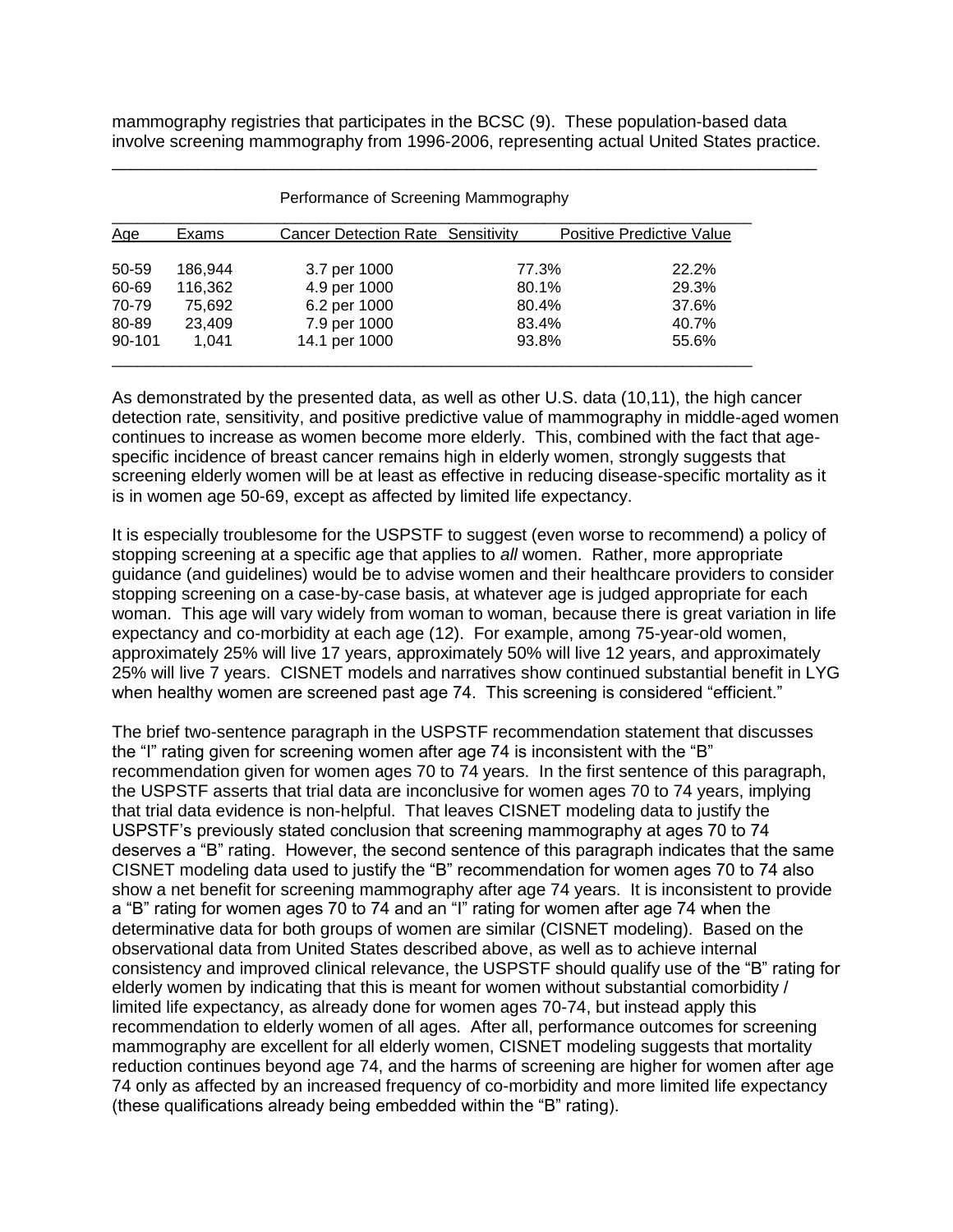## **Benefits of Screening Other than Mortality Reduction**

The USPSTF recommendation statement concludes that "the effect of screening mammography on associated adverse effects of treatment or their intensity is not currently clear from the literature." The recommendation statement apparently arrives at this conclusion by juxtaposing the results of a meta-analysis of five of the randomized trials from the 1970s and 1980s that showed women randomized to screening mammography were statistically significantly more likely to have a mastectomy and other surgical therapy than women in the control groups with the counter-argument that these randomized trials do not reflect modern treatment standards and may therefore not be representative of modern practice, citing four more current caseseries that compared breast cancer treatments in women who had previous mammography screening with those who did not, each of which reported statistically significantly more breastconserving surgeries, fewer mastectomies, and less chemotherapy among screened women. Note that the systematic review by Nelson et al. that informed the USPSTF on this issue, citation (2) within the performance statement, failed to include 7 additional current case-series that also reported the same findings (13-19). Given that [a] all 11 of the modern case-series reported that compared to palpation-detected cancer, the surgery provided for women with screening-detected cancer is significantly more frequently breast conservation (lumpectomy) and significantly less frequently mastectomy, and that chemotherapy is provided significantly less frequently and less aggressively for screening-detected cancers, [b] these case series came from different countries, most from the United States, [c] these case-series have been compiled for all women regardless of age, or specifically for women ages 40-49, ages 50-59, and ages  $\geq$  70, and [d] these case-series involved data on surgery, chemotherapy, or both, it is reasonable to conclude that the case-series data supersede the obsolete randomized trial data, and that current evidence indicates that screening indeed results in less morbidity from cancer treatment, an important secondary benefit of screening.

There are additional benefits of screening, also not acknowledged in the recommendation statement. To parallel the increased anxiety from false-positive results listed as a screening harm (but involving only about 10% of screening examinations) is the reduced anxiety from truenegative results experienced for approximately 90% of screening examinations. There also is reduced anxiety among women with true-positive screening results, women who have chosen to undergo screening because they value the many benefits of screening. Among these women, knowledge that their cancers were detected, diagnosed, and treated earlier and less extensively than would have occurred without screening indeed provides crucial peace of mind that helps them get through the rigors of cancer treatment. Finally, in focusing entirely on the harm of diagnosing (and treating) very early cancers at screening because some otherwise would not have been discovered or caused health problems, the USPSTF does not acknowledge that there is a parallel benefit to the harm that is called "overdiagnosis": the identification of high-risk lesions at biopsy of screen-detected abnormalities that may be addressed by risk reduction strategies, such as treatment with successful chemoprevention regimens (USPSTF "B" recommendation), for lesions that would not have been identified, hence not successfully treated, without screening mammography.

# **Harms – False Positives**

The vast majority of "false positive" results refer to recalls or call-backs from screening for additional imaging with mammography or ultrasound to clarify a finding. Most recalls will be normal and women returned to routine screening. Furthermore, these extra views may occur at the same time of screening so there is rapid temporal resolution of initial finding. While the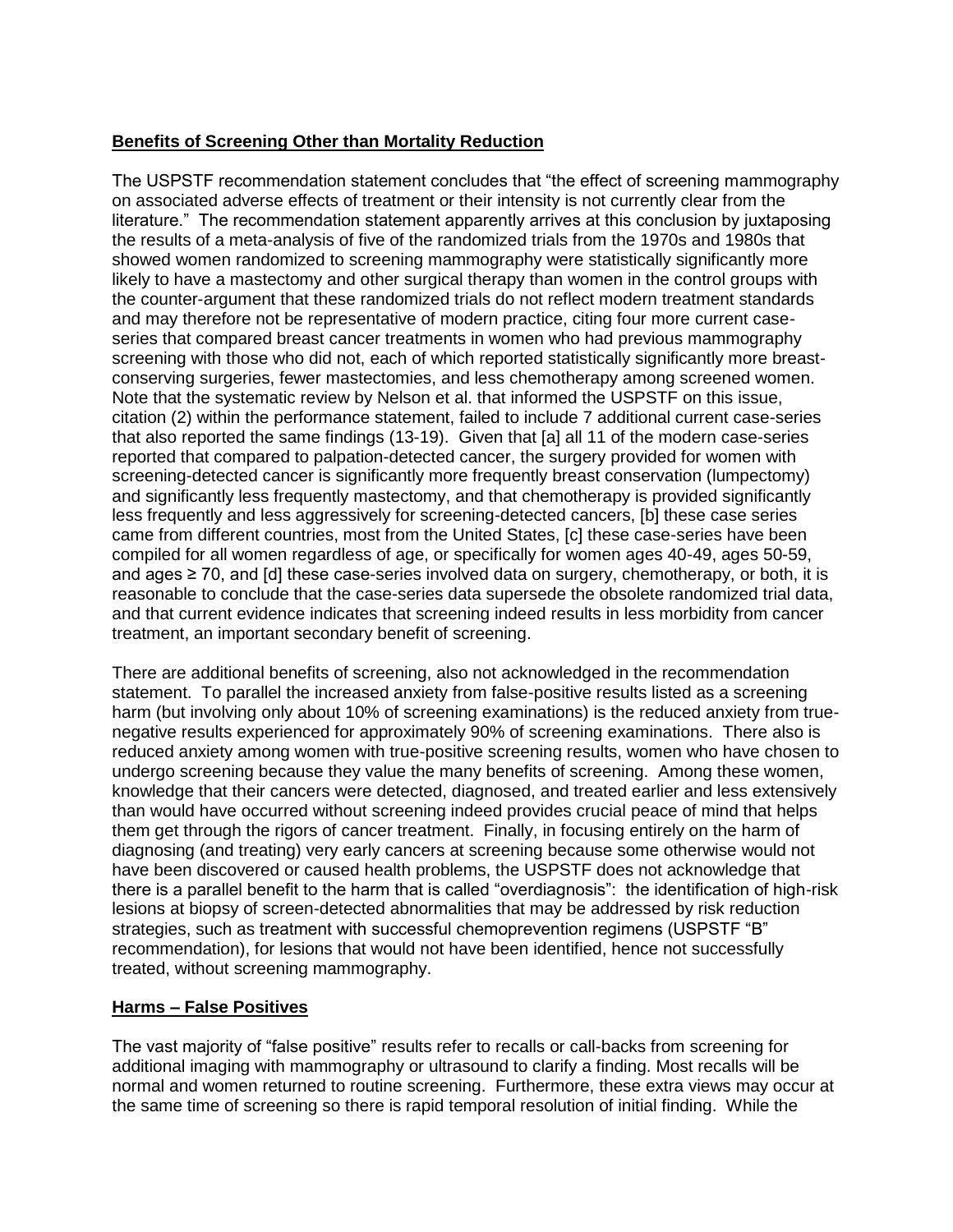USPSTF has chosen to refer to these events using the pejorative term of "false positives", they are formally considered "incomplete". The harms of false-positive results are discussed, concentrating on the psychological harms (anxiety/apprehension) that may occur after learning of the need for additional testing, especially when this involves a biopsy. However, the USPSTF recommendation statement omits current evidence indicating that there is no long-term anxiety and no measurable health utility decrement. The recommendation statement also omits current evidence indicating that screened women who experience false-positive results are more likely to undergo subsequent screening mammography than screened women who do not experience false-positive results (OR 2.12, 95% CI 1.54-2.93) (20). This demonstrates that the durable effect of a false-positive result is to encourage rather than discourage subsequent screening. The USPSTF recommendation statement should be revised to include the omitted consequences of false-positive results.

## **Harms – Overdiagnosis (General Comments)**

The USPSTF recommendation statement does not explain to a sufficient extent or with sufficient clarity the limitations on the quality of data on overdiagnosis. The recommendation statement should be revised to add or expand on the following. It is currently impossible to measure overdiagnosis directly, just as it is currently impossible to determine on a case-by-case basis whether a specific screening-detected cancer would never have been detected or caused health problems in the absence of screening. This causes healthcare providers to treat all detected cancers as malignancies, not knowing which ones may be overdiagnosed, resulting in overtreatment (of those cancers that are overdiagnosed). The recommendation statement also should indicate that overdiagnosis is an issue principally concerning ductal carcinoma in situ (DCIS), especially DCIS of low nuclear grade (which accounts for approximately 20% of all DCIS cases) (21). Given that current surgical and oncologic therapy for DCIS is usually less extensive and intensive than therapy for invasive cancer, the harm of overtreatment is relatively diminished. Evidence of overdiagnosis for invasive carcinoma is sparse, at best, the most likely examples being cases of tubular carcinoma (a rare but particularly indolent type of invasive ductal carcinoma). Given that current treatment of tubular carcinoma involves no systemic therapy, the harm of overtreatment also is limited. More fundamental, the concept of overdiagnosis rests upon the assumption that the level of diagnosis absent screening is optimal for women. But this level is not optimal due to the higher breast cancer death rate. Furthermore, breast cancer incidence has exceeded the mortality rate long before screening mammography began in the United States.

## **Harms – Overdiagnosis (Frequency of Occurrence)**

All current approaches to estimating the frequency of overdiagnosis are subject to substantial bias, some more so than others. As described in the USPSTF recommendation statement, estimates of overdiagnosis have ranged widely, from 0% (no overdiagnosis at all) to 54%, depending on methodology, patient population, and other factors. Not described in the recommendation statement is a systematic review of a large series of service screening experience that explains the reasons for observed wide variations in estimates of overdiagnosis (22). To the extent that overdiagnosis exists, estimating its frequency must include methods that adjust for breast cancer risk, lead time, and underlying cancer incidence trends. The systematic review of overdiagnosis studies by Puliti et al comprehensively and clearly indicates that the most plausible estimates of overdiagnosis range from 1% to 10% (on average, approximately 5%), and that higher estimates of overdiagnosis reported in the literature are due to the lack of adjustment for breast cancer risk and/or lead time ( 22). Indeed, several recently published studies also use estimates (or guesses) rather than observed data in determining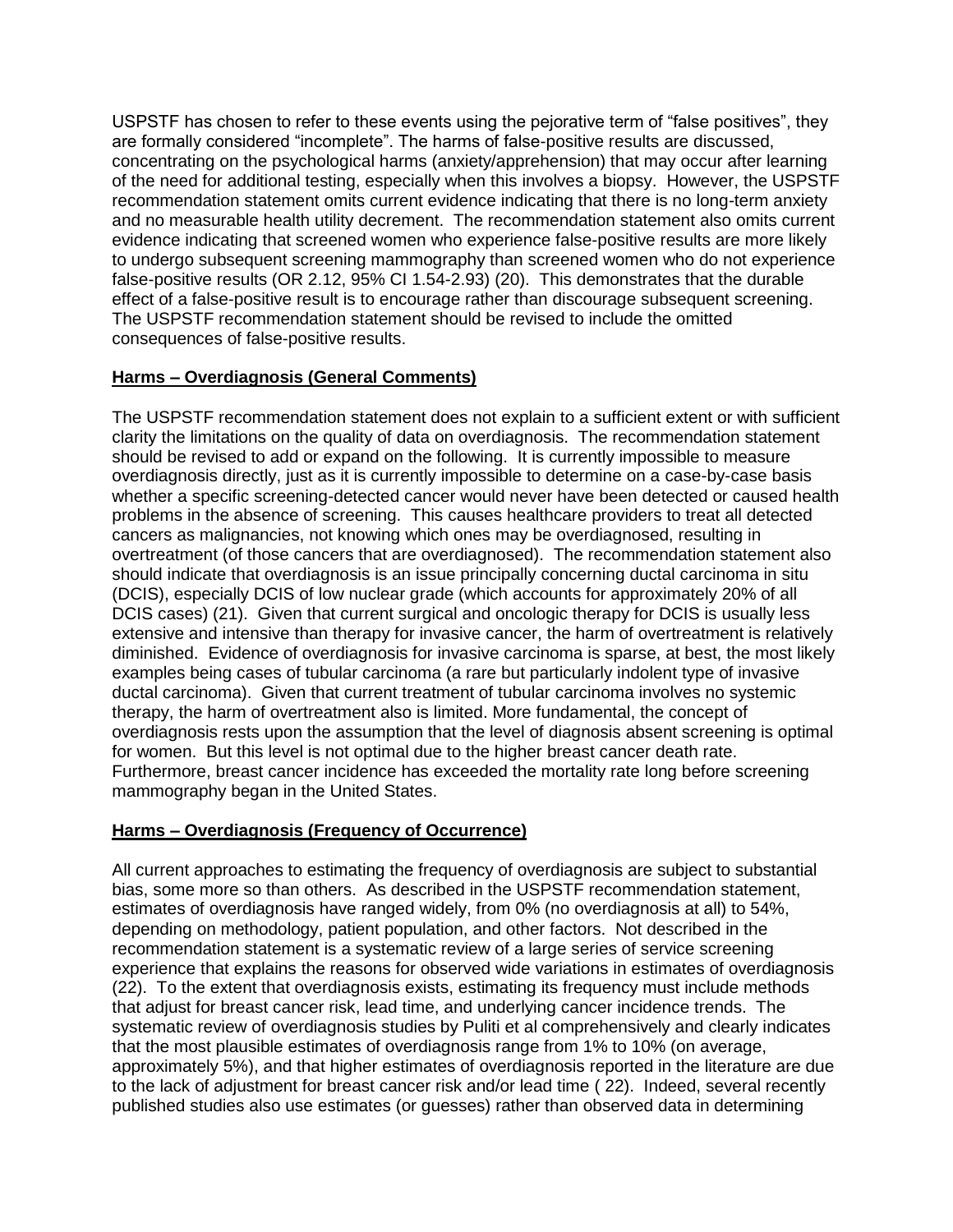underlying cancer incidence trends, causing these studies to overestimate, often to a great extent, the true magnitude of overdiagnosis.(23)

The USPSTF recommendation statement estimates the frequency of overdiagnosis at 19% based on data reported from three of the randomized trials as provided in the accompanying Systematic Review by Nelson et al, in the recommendation statement: "CNBSS 2, 16% (95% CI, 12.5% to 19.5%); Malmö I, 18.7% (95% CI, 15.1% to 22.4%); and CNBSS 1, 22.7% (95% CI, 18.4% to 27.0%)".

While the USPSTF recognized the need for "follow-up beyond the screening period to distinguish between earlier diagnosis and over diagnosis", the cited overdiagnosis rate is from the screen period ("short-case accrual") and not after follow-up beyond the screening period ("long-case accrual"). The review narrative draft (Nelson, AHRQ p22) appears to have erroneously transposed the results for short case accrual with long case accrual. However, Table 21 correctly identified these values associated with short- and long-term accrual (reproduced below) and is consistent with the source UK review document. The USPSTF considered overdiagnosis the most significant harm, yet confusion regarding this key issue raises grave concerns about the entire process by which its magnitude was estimated. As seen below, the long-case accrual value from these selected studies is 10.7%, not 19%. This value includes DCIS; the invasive cancer rate is even lower.

| Table 21.<br>Overdiagnosis<br><b>Estimates From</b><br><b>RCTs Without</b><br><b>Screening of</b><br><b>Control Groups</b><br><b>Trial (reference)</b> | Age, years | Overdiagnosis, %<br>(95% CI)<br>Short-case accrual* | Overdiagnosis, %<br>(95% CI)<br>Long-case accrual* |
|--------------------------------------------------------------------------------------------------------------------------------------------------------|------------|-----------------------------------------------------|----------------------------------------------------|
| Malmö I158                                                                                                                                             | 55-69      | 18.7 (15.1 to 22.4)                                 | 10.5 (8.4 to 12.7)                                 |
| <b>CNBSS-176</b>                                                                                                                                       | 40-49      | 22.7 (18.4 to 27.0)                                 | 12.4 (9.9 to 14.9)                                 |
| <b>CNBSS-278</b>                                                                                                                                       | 50-59      | 16.0 (12.5 to 19.5)                                 | $9.7(7.5 \text{ to } 11.9)$                        |
| Meta-analysis162                                                                                                                                       | 40-69      | 19.0 (15.2 to 22.7;<br>$I2=64.8\%$ ; p=0.058)       | 10.7 (9.3 to 12.2;<br>$I2=22.3\%$ ; p=0.276)       |

In addition, the Systematic Review suffered from poor scholarship by using old data from the CNBSS on overdiagnosis. Table 1 of the 25-year follow-up data from the combination of both CNBSS trials shows 3250 cancers in the screened group and 3133 cancers in the unscreened group, representing a long-term excess of only 3.7% screen-detected cancers that might be termed overdiagnosis (24). Since the USPSTF places great weight on the CNBSS trials as being the least biased in estimating overdiagnosis, and since CNBSS results involve two-thirds of the data used to estimate the overall frequency of overdiagnosis, the USPSTF estimate should be reduced substantially.

We ask that the USPSTF reconsider their estimate of overdiagnosis based on these methodological and reporting errors in the Systematic Review. We also remind the USPSTF of the uncertainty of these estimates, as noted by the UK Independent Review "The issue for the UK screening programmes is the magnitude of overdiagnosis in women who have been in a screening programme from age 50 to 70, then followed for the rest of their lives (25). There are no data to answer this question directly. Any estimate will therefore be, at best, provisional."

One other point about the three RCTs used to estimate the extent of overdiagnosis needs to be mentioned. These 3 trials were designed and conducted to study breast cancer mortality, not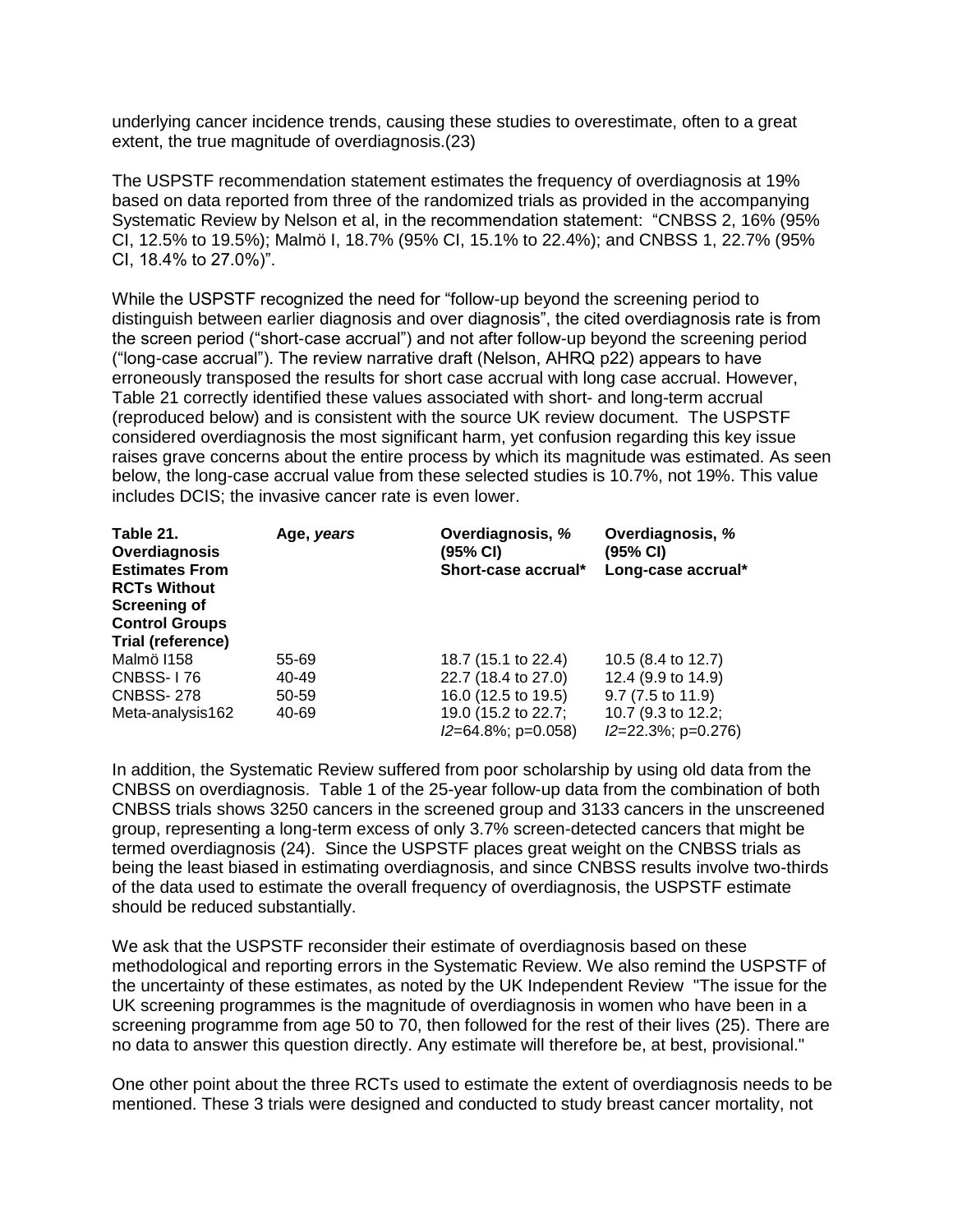overdiagnosis, as an endpoint. There was no data collected beyond the intervention (screening) period on the frequency of breast cancer screening outside the trial in either invited or uninvited (control) groups. It is well known that service screening started in several Canadian provinces shortly after the end of the CNBSS trials. It is also well documented that the older population studied to estimate overdiagnosis in the Malmo trial had other-cause mortality that may have affected the accuracy of overdiagnosis estimates. Hence, these RCTs may be no more accurate in estimating overdiagnosis than non-RCT-based estimates.

CISNET modeling of invasive cancer overdiagnosis (Table 11) shows median values of only 2- 3%, almost all overdiagnosis is attributed to DCIS. The extreme range of invasive cancer overdiagnosis of "1.4% to 24.9%" (note, no median value provided) undermines confidence in this assessment. The upper range occurred in a single model which assumed no temporal incidence change since the 1970s, in contrast to all other models and to known worldwide breast cancer incidence increases over the last 60 years.

In several parts of its text, the USPSTF recommendation statement emphasizes the harm of overdiagnosis as being most important among all harms, but there is no parallel emphasis on the frequency with which a screened woman may experience overdiagnosis. The only indication of frequency is buried in Table 3, at the very end of the recommendation statement, in which the USPSTF calculates that 20 women per 1000 who undergo a lifetime of screening will have an overdiagnosed lesion. To provide appropriate balance, the very low (2%) frequency of this lifetime risk should be indicated in each part of the recommendation statement where the harm of overdiagnosis is described as being the most important (or most serious) harm of screening mammography. This may be done effectively by changing "the most important (or serious) harm" to "the most important (or serious), although infrequent harm".

## **Harms – Overdiagnosis (How To Mitigate)**

Given that the USPSTF has concluded that overdiagnosis is an important (serious) problem, Task Force members must consider how to mitigate the problem. Some have advocated that overdiagnosis may be mitigated by educating radiologists to raise the threshold for considering findings sufficiently abnormal to justify recall for additional imaging or to justify biopsy recommendation after complete diagnostic imaging (additional diagnostic mammography and ultrasound examination) (26, 27). Unfortunately, none of these approaches have been shown to be successful. One cannot define the mammographic appearance (or appearance at any other breast imaging modality) of overdiagnosed cancer versus correctly diagnosed cancer, in no small part because it is impossible to know, even in retrospect, whether a specific screeningdetected cancer was overdiagnosed. Furthermore, the American College of Radiology's BI-RADS Atlas defines and illustrates all of the mammographic features of breast cancer, each of which has been established as being suspicious for malignancy based on robust observational studies (7). There is an essentially zero likelihood that one or more of these mammographic features will subsequently be attributed only to overdiagnosed cancer.

Some have advocated that overdiagnosis may be mitigated by delaying the age at which screening starts, and/or lengthening the screening interval from annual to biennial (26). If these simplistic approaches factored into the USPSTF decisions to provide a "C" recommendation for women ages 40-49 and a "B" rating for biennial instead of annual screening for women ages 50- 74, then Task Force members must understand that such "solutions" cannot succeed; such strategies will only defer rather than eliminate overdiagnosis. In considering an overdiagnosed lesion that would have been detected at a screening examination deferred by less frequent screening, one must realize that the lesion will still be there at the next mammogram. There is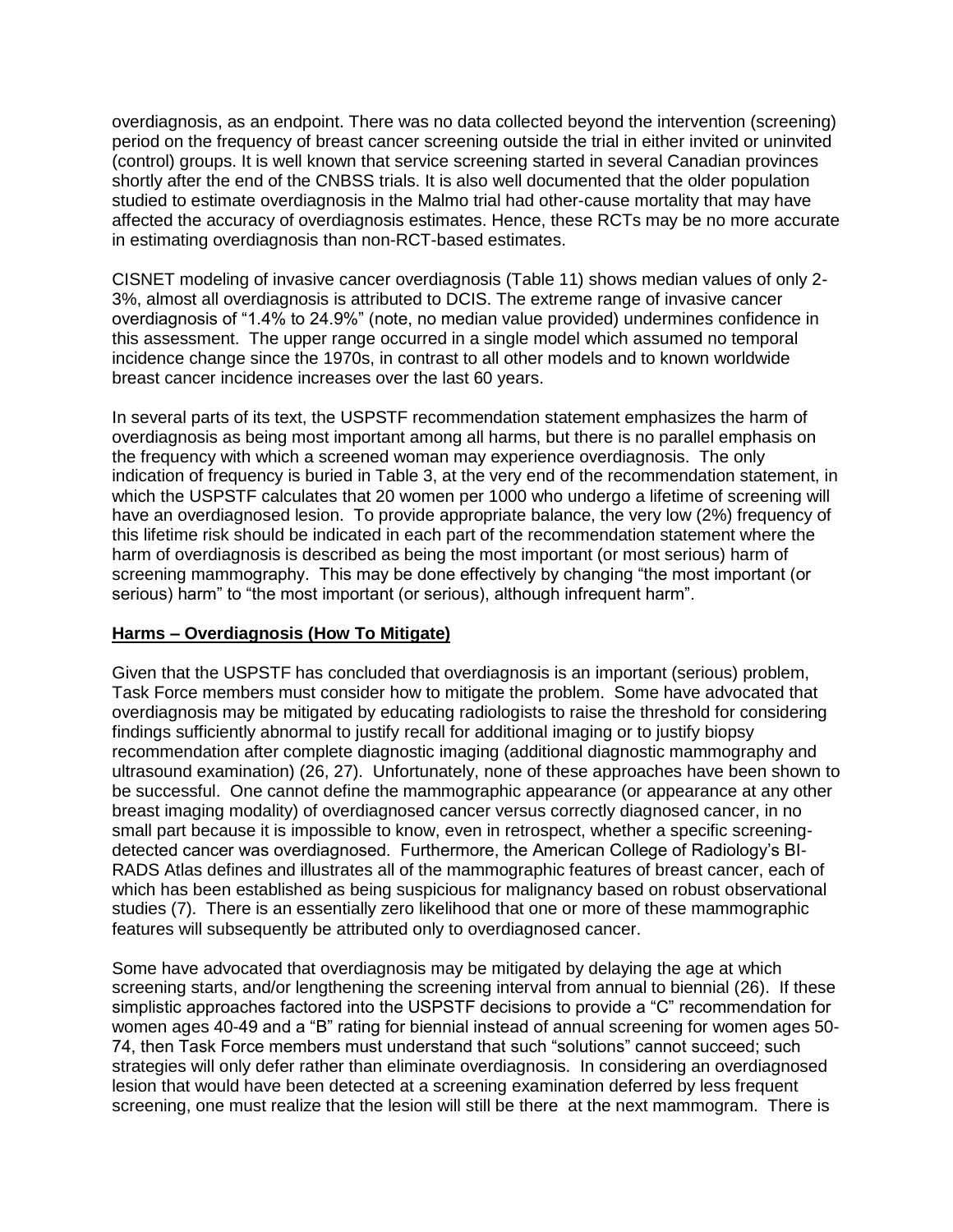no published evidence, not even a single case report, of a mammographically visible lesion sufficiently suspicious as to warrant biopsy and ultimately diagnosed as DCIS or invasive carcinoma, that disappeared spontaneously without any treatment. There are occasional examples of cancers not identified at screening mammography due to error in image interpretation, but for each of these cases the lesion is still visible, almost always larger and only rarely the same size, when identified at the next examination. The only breast-imaging-based approach that will mitigate overdiagnosis is to completely eliminate screening mammography, for every woman at any age. But eliminating all screening mammography would mean forgoing the benefits of screening for all women, and the USPSTF continues to endorse screening for all average-risk women as old as age 74.

The USPSTF should understand that there is real danger in placing blame for the harm of overdiagnosis squarely on screening, because uninformed attempts to mitigate that harm by reducing the frequency of screening will inevitably fail, and excessive zeal in mitigating the harm (by recommending no screening at all) will produce the opposite and unintended consequence of underdiagnosis, with resultant delayed cancer detection and missed opportunity for mortality reduction and all other screening benefits. A far preferable approach is for the USPSTF to acknowledge in the recommendation statement that *there is no acceptable breast imaging solution to the problem of overdiagnosis*, and then recommend that a major direction of future research should be to revise the definition of cancer made by pathologists and/or to identify less aggressive/extensive yet successful treatment options for likely-overdiagnosed cancers. Overdiagnosis really has three components: overdetection by the radiologist, overdiagnosis by the pathologist, and overtreatment by the surgeon and oncologist.

## **Harms – Radiation Risk**

The USPSTF estimates of radiation risks appear consistent with prior estimates, except perhaps for the case of women with breasts too large to fit on current digital image receptors. For these women, the risk estimates appear to be overstated, in part because not all women with large breasts require a doubling (or more than doubling) of the number of views acquired. In many cases, a woman with large breasts may require only an additional view in a single view projection. In addition, the USPSTF guidelines fail to advise the public about the fraction of women who might fall into the category of having breasts too large to fit on digital image receptors. At the time of the DMIST screening trial accrual, digital mammography was being performed on prototype or first-generation digital mammography systems and a reasonable fraction (19%) of women included in DMIST required some additional exposures due primarily to breast size. Today, every digital mammography manufacturer (and the great majority of breast screening sites in the U.S.) have large field-of-view digital detectors that equal or exceed the size of large screen-film detectors. Thus, the fraction of women who would require any additional views during screening is approximately the same as the fraction of women requiring additional views on screen-film detectors in DMIST, which is 5-6%. The USPSTF should include this information in their guideline.

In addition, the estimated numbers of radiation-induced cancers and radiation-caused cancer deaths should be expressed using the same denominator as used for absolute mortality reduction from screening (not per 100,000 women), to facilitate comparison of the extremely infrequent occurrence of radiation-induced breast cancers or breast cancer deaths with the relatively much more frequent occurrence of breast cancer deaths averted by screening. General observations are that for mammography examinations performed in women age 40 and older, the estimated frequencies of radiation-induced breast cancer and radiation-induced breast cancer mortality are negligible compared to the demonstrated frequencies of screening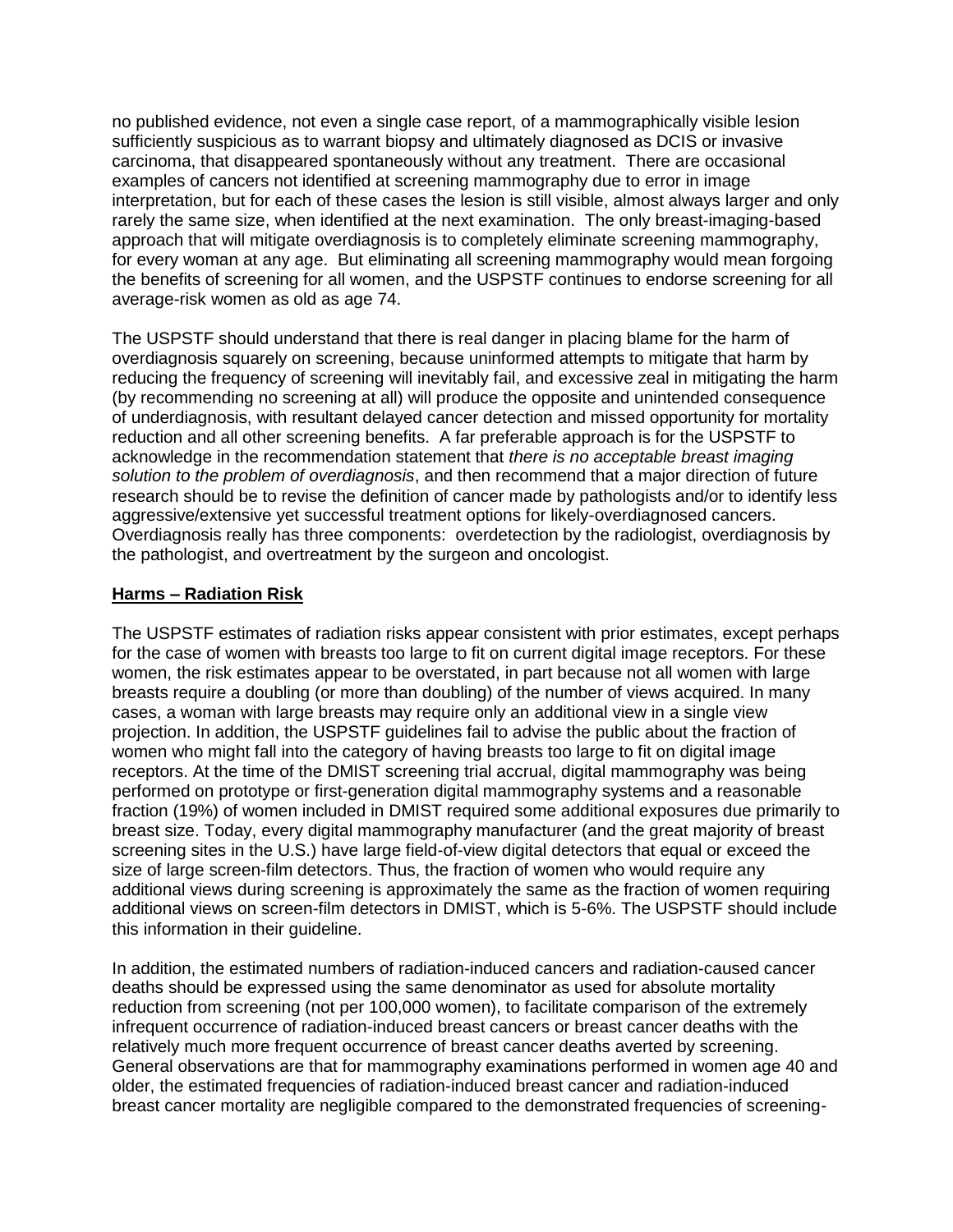detected cancers and screening-associated breast cancer deaths averted. These observations are true for both a single screening mammography examination and for multiple screening examinations over a lifetime from age 40 years.

The American Association of Physicists in Medicine has stated that "Risks of medical imaging at effective doses below 50 mSv for single procedures or 100 mSv for multiple procedures over short time periods are too low to be detectable and may be nonexistent(28). Predictions of hypothetical cancer incidence and deaths in patient populations exposed to such low doses are highly speculative and should be discouraged. These predictions are harmful because they lead to sensationalistic articles in the public media that cause some patients and parents to refuse medical imaging procedures, placing them at substantial risk by not receiving the clinical benefits of the prescribed procedures. For reference, the mean effective dose of the typical mammography exam (consisting of two views of each breast) is about 0.5 mSv, so even 40 years of annual screening exams does not approach the effective dose at which the the relationship between radiation exposure to the breast and cancer risk is a significant concern.

## **Harms of Not Screening**

Women at any age who choose not to be screened, as well as women who are unable to be screened if constrained by personal cost considerations that may flow from the "C" recommendation for women ages 40-49 or the "I" recommendation for women above age 74, will forego both the benefits and harms of screening. However, malignancies still will be diagnosed in non-screened women, detected by palpation instead of screening. The USPSTF recommendation statement does not (but should) include discussion of the harms of cancer detection by palpation relative to the harms of cancer detection by screening mammography.

The harms analysis of "false-positive tests "(recalls) and "unnecessary" biopsy recommendations is seriously flawed. Harms of screening have not been compared to harms of non-screened women as stated. The harms analysis incorrectly assumes non-screened women will not undergo false positive tests (such as clinical physical exam), diagnostic breast imaging or "unnecessary" breast biopsies independent of screening. In fact, non-screened women frequently present to their clinician for diagnostic evaluation and biopsy of what eventually proves to be a benign finding. Barton showed that 23% of women (32% of women in their 40s) had a clinical visit for a breast problem in a 10 year period (29). In addition, 6.5% underwent an invasive procedure; nearly all proved benign (or in USPSTF terminology, "unnecessary"). More germane to screening harms judgment was the observation that screened women had significantly fewer symptomatic visits and subsequent work-ups. In addition, Blanchard (in a different study, showed annually screened women's risk of undergoing biopsy that did not reveal cancer decreased over time to a rate lower than women who did not undergo screening (30). Each of the "harms" occurring among non-screened women can provoke anxiety and discomfort.

Harms of screening should be analyzed as net harms compared to a non-screened population, not simply those documented among screened. To state in the text that harms are compared with no screening is erroneous and misleading. More importantly, if the benefits and harms ratio is altered when net harms are reduced, it is logical that subjective judgment about screening schedule would necessarily be changed.

## **Use of the CNBSS data**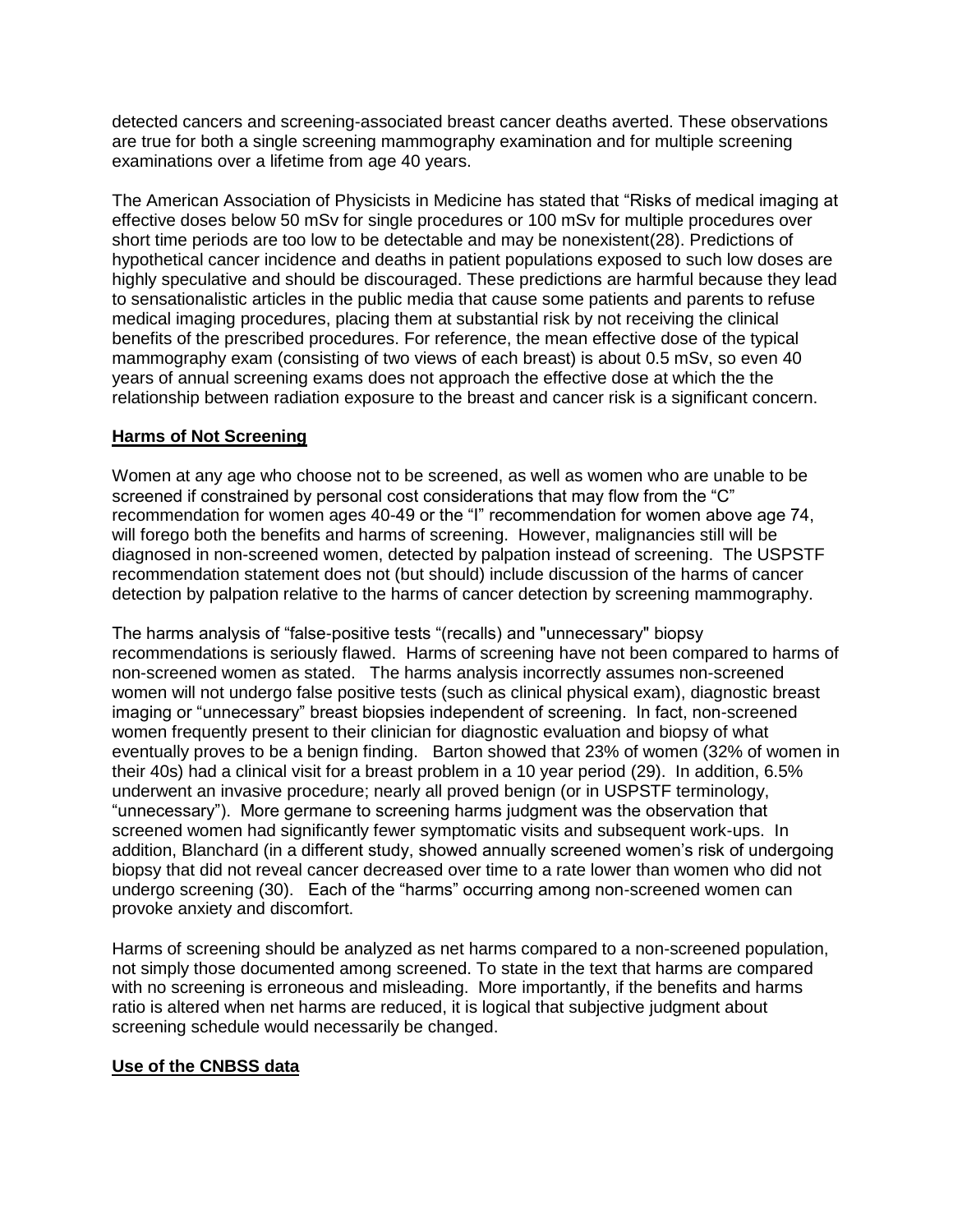The draft recommendations of the USPSTF utilize data included in the article by Miller et al - Twenty five year follow-up for breast cancer incidence and mortality of the Canadian National Breast Screening Study: randomised screening trial (24). Numerous criticisms of the two Canadian National Breast Screening Studies (CNBSS) were published at the time of release (31-36). Its use by the USPSTF in estimating overdiagnosis has been discussed in an earlier portion of this document. In addition, publications dispute the authors' conclusion that annual mammography in women 40-59 does not reduce mortality from breast cancer beyond that of physical examination or usual care, when adjuvant therapy for breast cancer is freely available. The major problems with the CNBSS studies, including inadequate quality of mammography and improper randomization of patient subjects, significantly compromise these trials.

It should be noted that the CNBSS was conducted during the same time frame as other RCTs performed in Europe. Unlike the other RCTs, the CNBSS trial had no reduction in the advanced cancer rate and no mortality reduction in the screened group, showing that this study was an outlier. The relative rate of node-positive cases in the mammography group was 50% higher than in the other RCTs (37).

The Task Force also needs to be aware that poor mammography can substantially decrease the benefit of screening, and this kind of concern was a major factor in the passing of the Mammography Quality Standards Act in 1992. The Task Force should also be aware that Canadians have ignored the CNBSS' no-benefit results and have established guidelines which recommend the use of mammography screening. In contradistinction to the CNBSS, another Canadian study recently published by Coldman et al demonstrated an average 40% mortality reduction in 7 provincial screening programs (3).

Due to the lack of proper randomization and the very poor quality of the mammograms obtained during the study, the USPSTF should exclude the CNBSS from its analysis and not use it to formulate their screening recommendations.

## **Tomosynthesis**

The USPSTF has concluded that current evidence is insufficient to assess the benefits and harms of tomosynthesis as a screening modality for breast cancer, giving it an "I" recommendation). However, the observational data reported in the recommendation statement provide only a small part of the available information on the outcomes reported for tomosynthesis. The USPSTF should add text stating that studies comparing outcomes from digital mammography + tomosynthesis with digital mammography alone demonstrate that combination examinations have lower recall rates and higher cancer detection rates (involving only invasive cancers) and that this applies for women of all breast density categories in all age decades ,with equal or slightly improved positive predictive values (38-41). Hence, combined digital plus tomosynthesis has been shown to decrease false-positives and increase truepositives, with additionally detected cancers unlikely to represent overdiagnosis.

The USPSTF document refers to digital mammography as 2-D and digital breast tomosynthesis (DBT) as 3-D. Tomosynthesis is not a true 3-D examination of the breast. This term was coined by a vendor for marketing purposes and should not be used in a scientific discussion of this modality. The appropriate terms for conventional full field digital mammography might be "planar" or "conventional" digital mammography. The appropriate term for tomosynthesis might be shortened to "DBT."

#### **Other comments**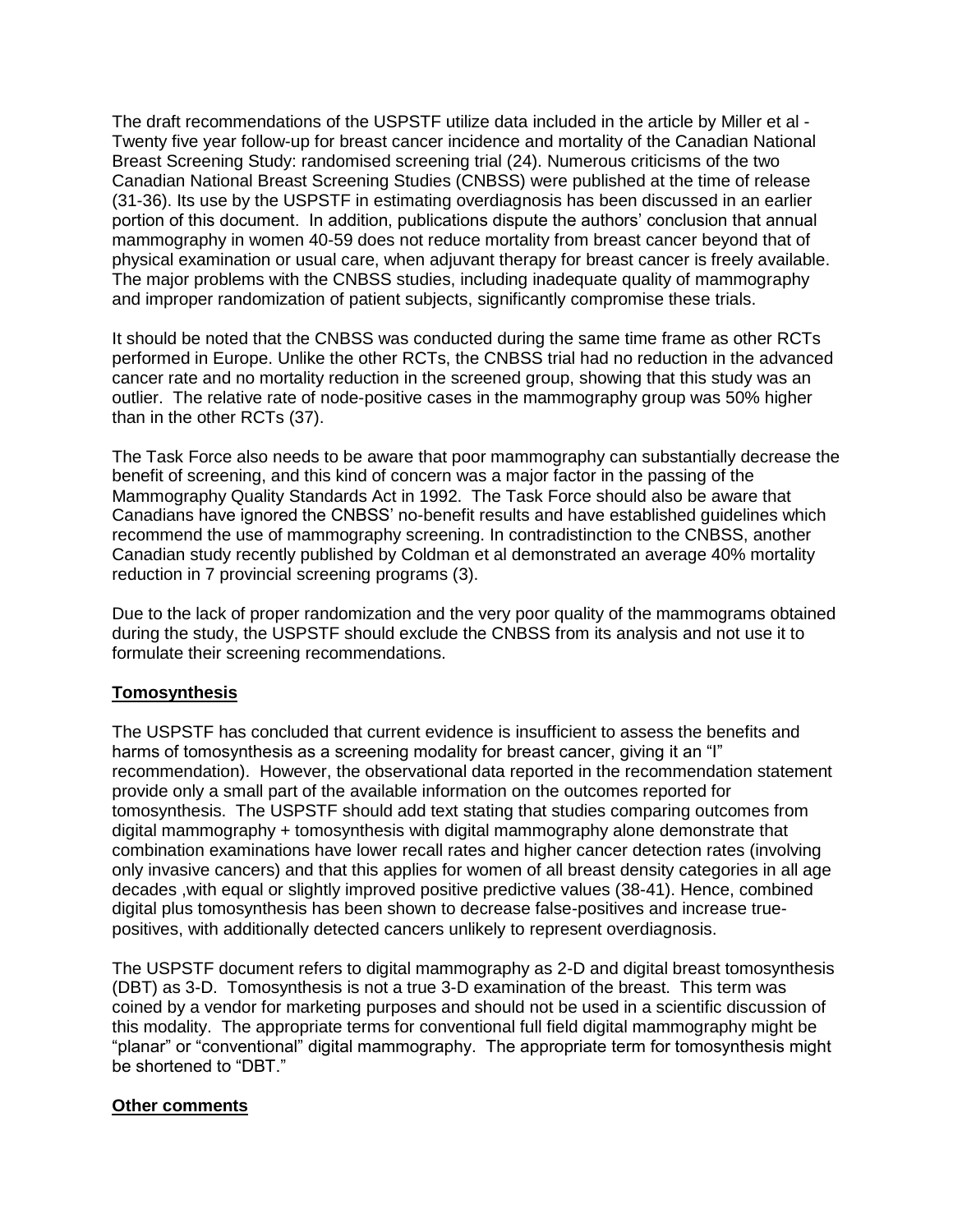In the United States, compliance with screening guidelines is far less than 100%, whether those of the USPSTF or those of other national organizations. Therefore, a major thrust of the USPSTF recommendation statement should acknowledge this lack of compliance and urge those women and healthcare providers who choose to accept USPSTF recommendations to follow them as presented, specifically not to consider a biennial recommendation as being equivalent to screening every 2½ or 3 years, and not to consider the annual recommendation for those women at ages 40-49 who choose to be screened as being equivalent to screening every 1½ to 2 years.

Update of Previous USPSTF Recommendations: In sentence 1 of paragraph 2, the recommendation statement states "USPSTF did not update its recommendation on the additional benefits and harms of the use of digital mammography or MRI instead of film mammography for breast cancer screening in women not at increased risk (I statement)." This text is troubling, because it combines the use of digital mammography with that of MRI and compares both to the now-almost-obsolete use of film mammography. Does the USPSTF really intend to limit its "C" rating to film mammography, given that more than 96% of mammography facilities in the United States are now using digital technology? [\(http://www.fda.gov/Radiation-](https://mail.ucsf.edu/OWA/redir.aspx?C=STBziRpVA0iNrXPPKjbxS8tAtZVJsdEIqJ92FzmU8wR_MNESKXATw2YG0b4ve424fARqL_vL064.&URL=http%3a%2f%2fwww.fda.gov%2fRadiation-EmittingProducts%2fMammographyQualityStandardsActandProgram%2fFacilityScorecard%2fucm113858.htm)[EmittingProducts/MammographyQualityStandardsActandProgram/FacilityScorecard/ucm11385](https://mail.ucsf.edu/OWA/redir.aspx?C=STBziRpVA0iNrXPPKjbxS8tAtZVJsdEIqJ92FzmU8wR_MNESKXATw2YG0b4ve424fARqL_vL064.&URL=http%3a%2f%2fwww.fda.gov%2fRadiation-EmittingProducts%2fMammographyQualityStandardsActandProgram%2fFacilityScorecard%2fucm113858.htm) [8.htm\)](https://mail.ucsf.edu/OWA/redir.aspx?C=STBziRpVA0iNrXPPKjbxS8tAtZVJsdEIqJ92FzmU8wR_MNESKXATw2YG0b4ve424fARqL_vL064.&URL=http%3a%2f%2fwww.fda.gov%2fRadiation-EmittingProducts%2fMammographyQualityStandardsActandProgram%2fFacilityScorecard%2fucm113858.htm)

Retaining the text as is makes the USPSTF appear to assert that there is insufficient evidence to support the use of virtually all screening mammography now performed in the United States. Retaining a statement that even indirectly implies digital mammography should have an "I" rating (which will be discounted as being out-of-touch) also substantially dilutes the force of the "I" ratings that the USPSTF gives to the much less widely used technologies of MRI, ultrasound, and tomosynthesis. It is far preferable to avoid confusion by rewording the sentence to compare MRI with "mammography" (not "film mammography"), rather than retaining the clinically obsolete statement about film versus digital mammography.

## **Tables**

Table 1: comments in an earlier section. Please see above.

Table 2 contains erroneous data which grossly overestimates the "number of biopsies needed per case of invasive breast cancer diagnosed." The effect is to inflate harms. Nelson (AHRQ Table 12) shows there were 2.2 invasive cancers per 1000 per screening round, and 16.4 biopsies were recommended for women ages 40-49. Hence, the number of recommended biopsies for a single case of invasive breast cancer is 16.4/2.2= 7.5, NOT 100. This represents a greater than 10 fold error in estimating harms. Furthermore, each value in this row by age decade is incorrect. We remain concerned that the USPSTF used erroneous data, resulting in overstated harms when making their subjective assessment of benefit versus harms.

Table 3 enumerates the lifetime benefits and harms of screening mammography per 1000 women screened, as estimated presumably from the RCT data in Table 1.This needs correction as stated in the above discussion of Table 1. Table 3 presents estimates for all the harms but omits estimates for two categories of benefits. Therefore, two rows of data must be added under the heading "Benefits." One added row should be called "True-negative tests (reduced anxiety)"; the data for this row should be available from BCSC or CISNET modeling data, calculated as  $TN =$  all exams – (FP + TP + FN). The other added row should be called "Correctly diagnosed breast cancers." By adding the two currently omitted rows, the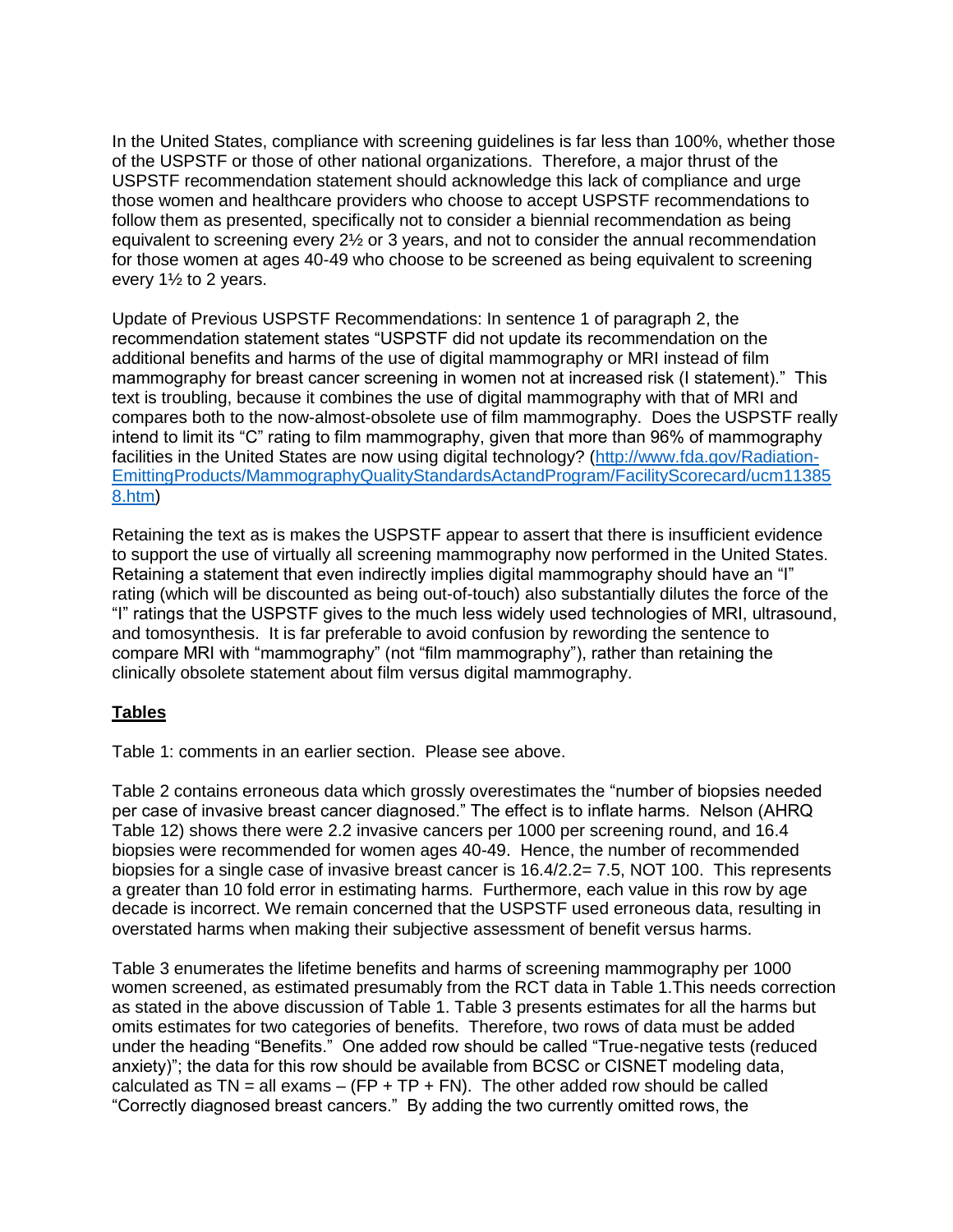recommendation statement will provide complete and balanced information on the benefits and harms, rather than skewed information on some of the benefits and all of the harms. In addition, the table should refine the estimate of overdiagnosis (see the overdiagnosis discussion above), and state that the overdiagnosis of invasive breast cancers is miniscule, and not as stated. The table does not reflect the current best estimate of the magnitude of overdiagnosis and does not qualify that whatever overdiagnosis exists is most likely DCIS.

#### **Summary**

It is the opinion of both the ACR and the SBI that the lack of transparency, lack of breast cancer expertise on the Task Force, and selective analysis of available evidence impair the legitimacy of the draft recommendations. We strongly feel that the conclusions and recommendations of the Task Force will negatively impact public health.

The ACR and SBI believe that all of the benefits of screening should be discussed, and not just the mortality benefit. We also strongly suggest that the magnitude of the mortality benefit is better estimated by inclusion of observational studies. The narrative above also describes why the harms of screening are inappropriately estimated and overemphasized in the draft document. The above errors and comments need to be addressed.

Since the recommendations are based on the judgment of the panel, we suggest that it be made very clear to women in the United States that the greatest number of lives saved is derived from a strategy of annual screening beginning at age 40. Rather than emphasizing that the cumulative harms should preclude a straightforward screening recommendation, women should be informed that for those who rate the harms of screening more important than its benefits, screening might be delayed or less frequent, but that those women would be giving up potential life-saving benefits. We suggest that the appropriate recommendation should read, "**women should start annual screening at the age of 40, unless they put higher value on the potential harms of screening, and that choice should be an individual one." (B recommendation)** 

Respectfully Submitted,

orbara Monsees, MD

Barbara Monsees, MD, FACR Chair, Commission on Breast Imaging American College of Radiology

Debra Imontariols, MD, FACR

Debra Monticciolo, MD, FACR Chair, Commission on Quality and Safety American College of Radiology

Many Lebu M FACR, FSBI

Murray Rebner, MD, FACR, FSBI Director & Immediate Past President Society of Breast Imaging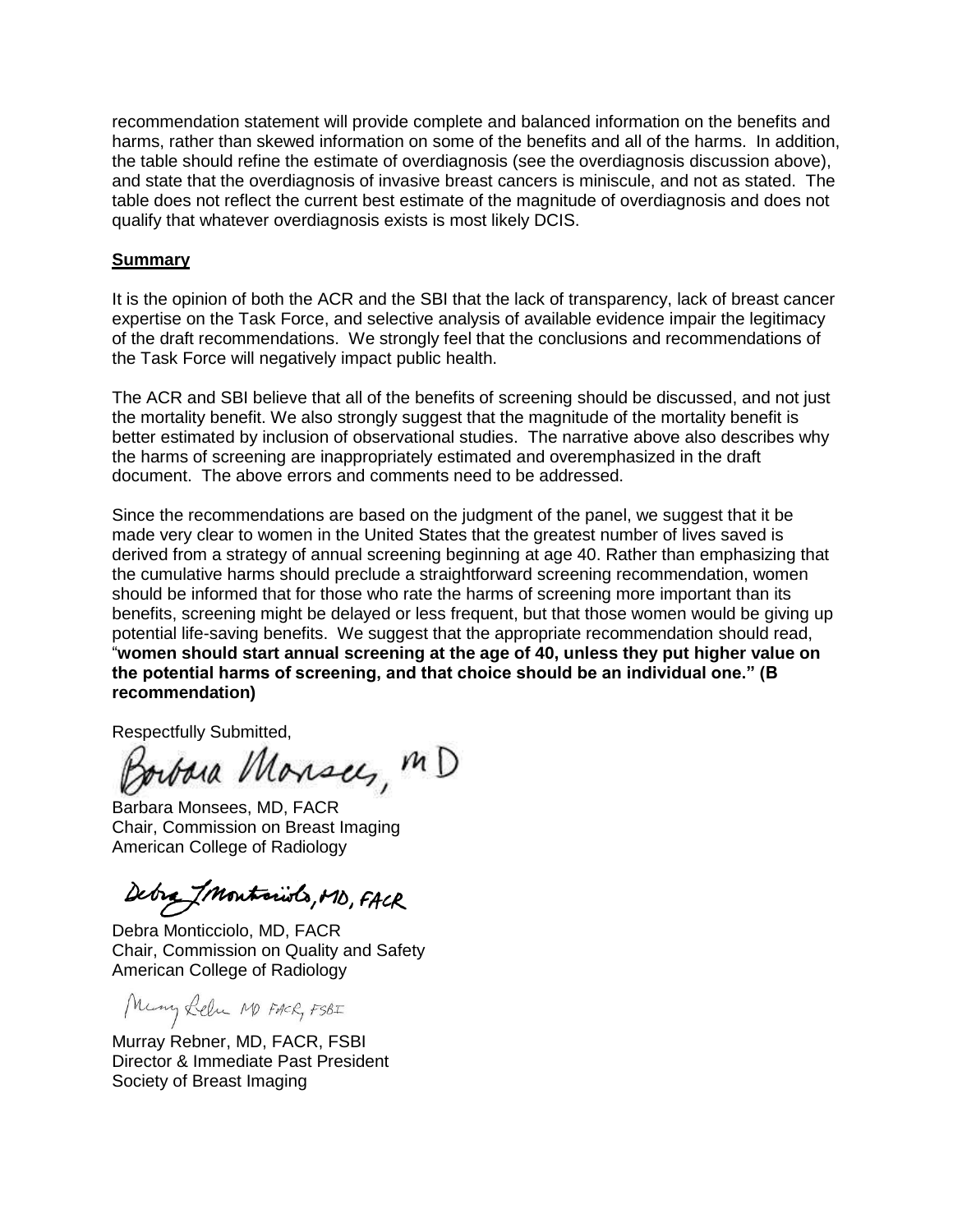#### **References**

1. Developing Trustworthy Clinical Practice Guidelines, Board of Health Care Clinical practice guidelines we can trust / Committee on Standards for Services, Institute of Medicine of the National Academies; R. Graham, et al. 2011.

2. Broeders M, Moss S, Nyström L, et al. The impact of mammographic screening on breast cancer mortality in Europe: a review of observational studies. J Med Screen 2012; 19 Suppl 1:14-25.

3. Coldman A, Phillips N, Wilson C, et al. Pan-Canadian study of mammography screening and mortality from breast cancer. JNCI J Natl Cancer Inst 2014, 106(11):dju261 doi:10.1093/jnci/dju261.

4. Tabár L, Vitak B, Chen TH-H, et al. Swedish Two-County Trial: impact of mammographic screening on breast cancer mortality during 3 decades. Radiology 2011; 260(3):658-663.

5. Hellquist BN, Duffy SW, Abdsaleh S, et al. Effectiveness of population-based service screening with mammography for women ages 40 to 49 years: evaluation of the Swedish Mammography Screening in Young Women (SCRY) cohort. Cancer 2011; 117(4):714-722.

6. Avalere Health: [www.avalere.com](http://www.avalere.com/)

7. Sickles EA, D'Orsi CJ, Bassett LW, et al. ACR BI-RADS Mammography. In: ACR BI-RADS Atlas, Breast Imaging Data and Reporting System. Reston, VA: American College of Radiology, 2013.

8. Bennett RL, Sellars SJ, Moss SM. Interval cancers in the NHS breast cancer screening programme in England, Wales and Northern Ireland. British Journal of Cancer (2011) 104, 571- 577.

9. Sinclair N, Littenberg B, Geller B, Muss H. Accuracy of screening mammography in older women. AJR Am J Roentgenol 2011; 197(5):1268-1273.

10. Faulk RM, Sickles EA, Sollitto RA, Ominsky SH, Galvin HB, Frankel SD. Clinical efficacy of mammographic screening in the elderly. Radiology 1995; 194(1):193-197.

11. Solin LJ, Schultz DJ, Kessler HB, Hanchak NA. Downstaging of breast carcinomas in older women associated with mammographic screening. Breast J 1999; 5(2):94-100.

12. Walter LC, Covinsky KE. Cancer screening in elderly patients: a framework for individualized decision making. JAMA 2001; 285(21):2750-2756.

13. Maibenco D, Daoud Y, Phillips E, Saxe A. Relationship between method of detection of breast cancer and stage of disease, method of treatment, and survival in women aged 40 to 49 years. Am Surg 1999; 65(11):1061-1066.

14. Barth RJ Jr, Gibson GR, Carney PA, Mott LA, Becher RD, Poplack SP. Detection of breast cancer on screening mammography allows patients to be treated with less-toxic therapy. AJR Am J Roentgenol 2005; 184(1):324-329.

15. Malmgren JA, Parikh J, Atwood MK, Kaplan HG. Impact of mammography on the course of breast cancer in women aged 40-49 years. Radiology 2012; 262(3):797-806.

16. Malmgren JA, Parikh J, Atwood MK, Kaplan HG. Improved prognosis of women aged 75 and older with mammographically detected breast cancer. Radiology 2014; 273(3):686-694.

17. Coldman AJ, Phillips N, Speers C. A retrospective study of the effect of participation in screening mammography on the use of chemotherapy and breast conserving therapy. Int J Cancer 2007; 120(10):2185-2190.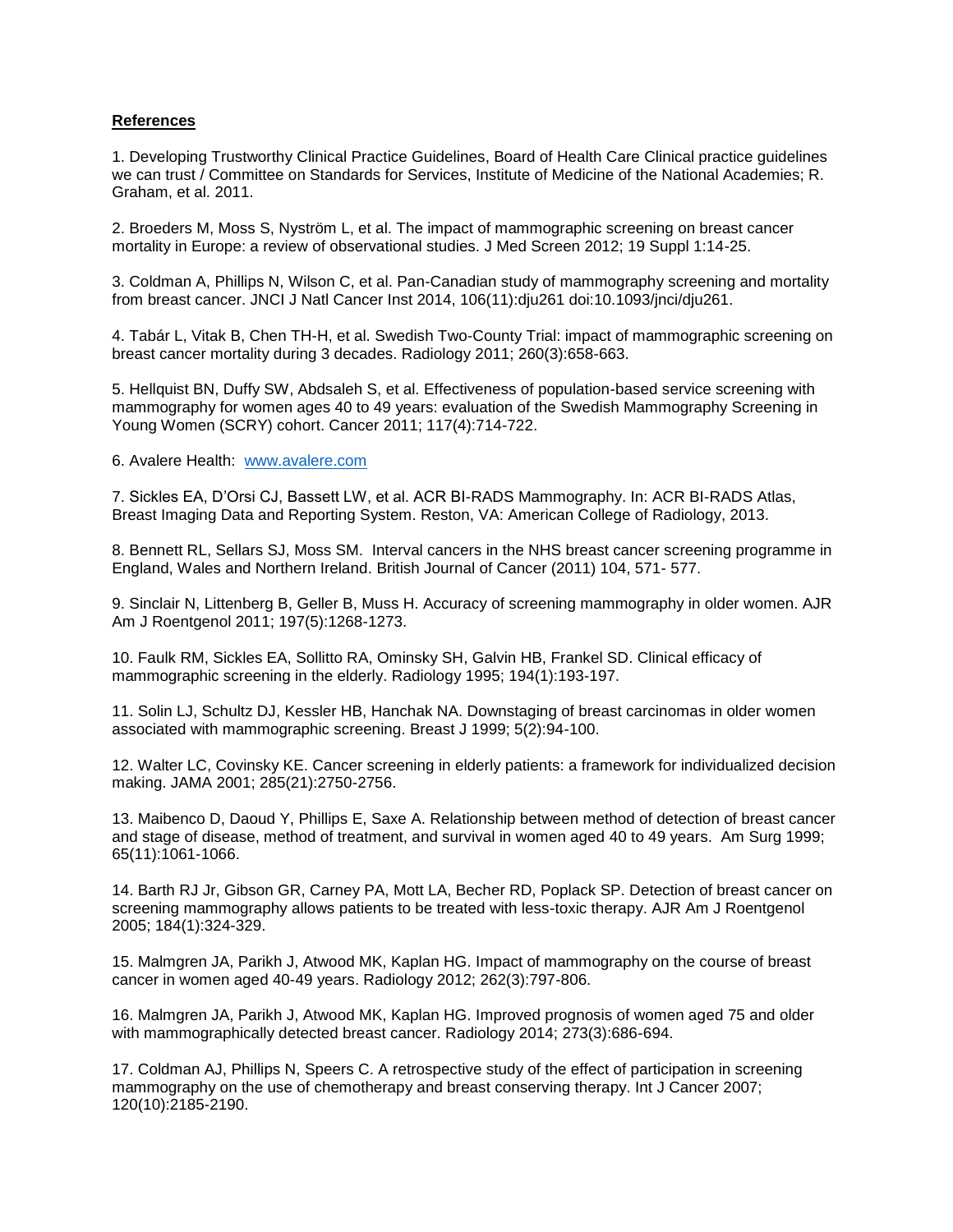18. Zorzi M, Puliti D, Vettorazzi M, et al. Mastectomy rates are decreasing in the era of service screening: a population-based study in Italy (1997-2001). Brit J Cancer 2006; 95(9):1265-1268.

19. Spillane AJ, Kennedy CW, Gillett DJ, et al. Screen-detected breast cancer compared to symptomatic presentation: an analysis of surgical treatment and end-points of effective mammographic screening. ANZ J Surg 2001; 71(7):398-402.

20. Tosteson ANA, Fryback DG, Hammond CS, et al. Consequences of false-positive screening mammograms. JAMA Intern Med 2014; 174(6):954-961.

21. Ponti A, Lynge E, James T, et al. International variation in management of screen-detected ductal carcinoma in situ of the breast. Eur J Cancer 2014; 50(15):2695-2704.

22. Puliti D, Duffy SW, Miccinesi G, et al. Overdiagnosis in mammographic screening for breast cancer in Europe: a literature review. J Med Screen 2012; 19 Suppl 1:42-56.

23. Bleyer A, Welch HG. Effective Screening Mammography on Breast Cancer Incidence. N Engl J Med 2013; 368:679.

24. Miller AB, Wall C, Baines CJ, Sun P, To T, Narod SA. Twenty five year follow-up for breast cancer incidence and mortality of the Canadian National Breast Screening Study: randomized screening trial. BMJ 2014; 348:g366 doi: http://dx.doi.org/10.1136/bmj.g366.

25. Marmot MG, Altman DG, Cameron DA et. al British Journal of Cancer (2013 108, 2205-2240

26. Esserman LJ, Thompson IM Jr, Reid B. Overdiagnosis and overtreatment in cancer. JAMA 2013; 310(8):797-798.

27. Flowers CI, O'Donoghue C, Moore D, et al. Reducing false-positive biopsies: a pilot study to reduce biopsy rates for BI-RADS 4A/B assessments through testing risk stratification and new thresholds for intervention. Breast Cancer Res Treat 2013; 139(3):769-777.

28. AAPM Position Statement on Radiation Risks from Medical Imaging Procedures. PP 25-A12/13/2011 through 12/31/2016. Available on-line at: http://www.aapm.org/org/policies/details.asp?id=318&type=PP&current=true

29. Barton MB, Elmore JG, Fletcher SW. Breast symptoms among women enrolled in a health maintenance organization: frequency, evaluation, and outcome. Ann Intern Med. 1999;130: 651-657.

30. Blanchard, Karen, et al. "Long-term risk of false-positive screening results and subsequent biopsy as a function of mammography use 1." Radiology (2006); 240 (1): 335-342.

31. Boyd NF, Jong RA, Yaffe MJ, Trichtler D, Lockwood G, Zylak CJ. A critical appraisal of the Canadian National Breast Cancer Screening Study. Radiology 1993; 189(6):661-663.

32. Kopans DB, Feig SA. The Canadian National Breast Screening Study: a critical review. AJR Am J Roentgenol 1993; 161(4):755-760.

33. Warren Burhenne LJ, Burhenne HJ. The Canadian National Breast Screening Study: a Canadian critique. AJR Am J Roentgenol 1993; 161(4):761-763.

34. Tarone RE. The excess of patients with advanced breast cancer in young women screened with mammography in the Canadian National Breast Screening Study. Cancer 1995; 75(4):997-1003.